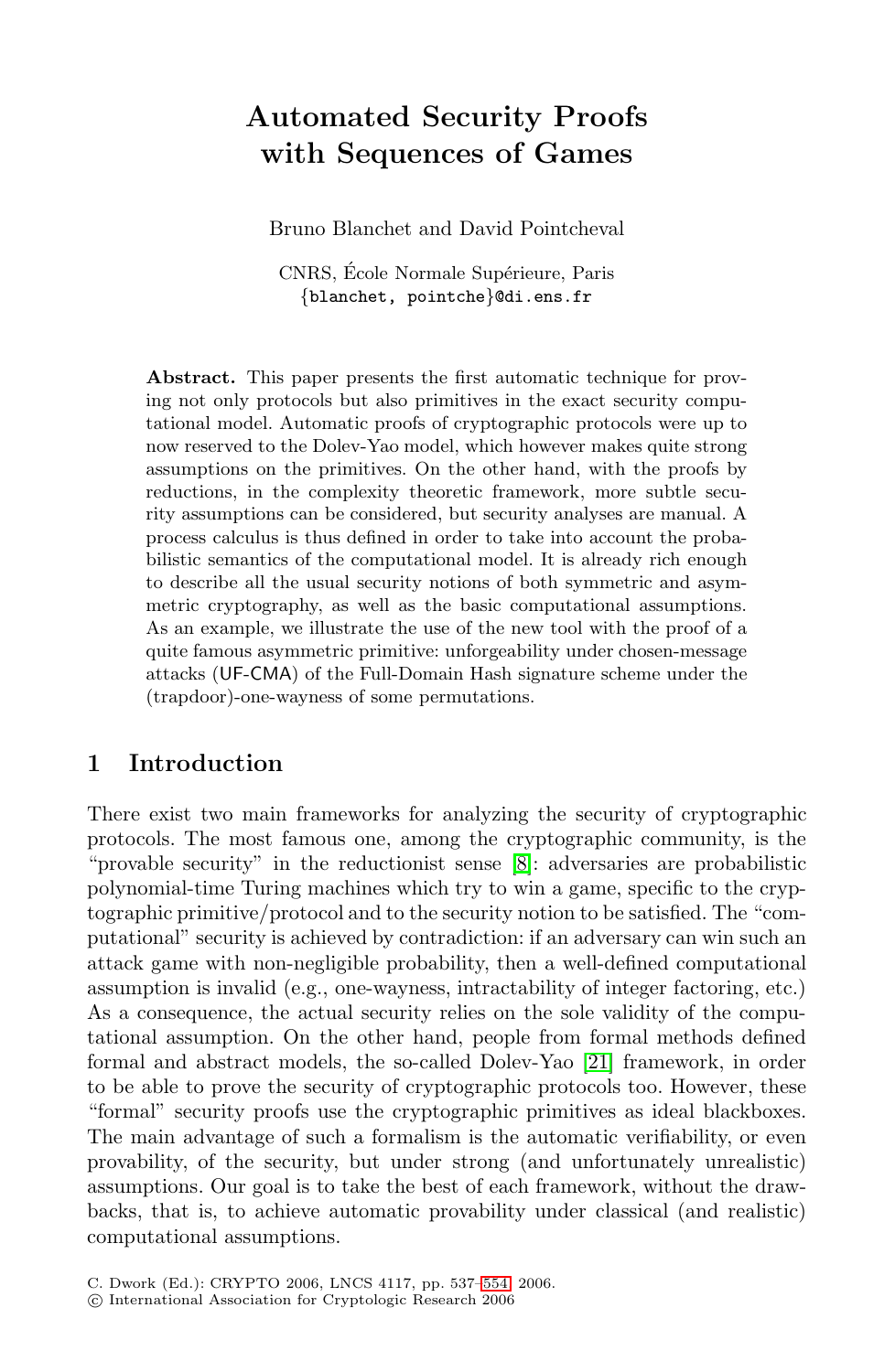*The Computational Model.* Since the seminal paper by Diffie and Hellman [\[20\]](#page-17-1), complexity theory is tightly related to cryptography. Cryptographers indeed tried to use  $\mathcal{NP}$ -hard problems to build secure cryptosystems. Therefore, adversaries have been modeled by probabilistic polynomial-time Turing machines, and security notions have been defined by security games in which the adversary can interact with several oracles (which possibly embed some private information) and has to achieve a clear goal to win: for signature schemes, the adversary tries to forge a new valid message-signature pair, while it is able to ask for the signature of any message of its choice. Such an attack is called an existential forgery under chosen-message attacks [\[23\]](#page-17-2). Similarly, for encryption, the adversary chooses two messages, and one of them is encrypted. Then the goal of the adversary is to guess which one has been encrypted [\[22\]](#page-17-3), with a probability significantly better than one half. Again, several oracles may be available to the adversary, according to the kind of attack (chosen-plaintext and/or chosenciphertext attacks [\[34,](#page-17-4)[35\]](#page-17-5)). One can see in these security notions that computation time and probabilities are of major importance: an unlimited adversary can always break them, with probability one; or in a shorter period of time, an adversary can guess the secret values, by chance, and thus win the attack game with possibly negligible but non-zero probability. Security proofs in this framework consist in showing that if such an adversary can win with significant probability, within reasonable time, then a well-defined problem can be broken with significant probability and within reasonable time too. Such an intractable problem and the reduction will quantify the security of the cryptographic protocol.

Indeed, in both symmetric and asymmetric scenarios, most security notions cannot be unconditionally guaranteed (*i.e.* whatever the computational power of the adversary). Therefore, security generally relies on a computational assumption: for instance, the existence of one-way functions, or permutations, possibly trapdoor. A one-way function is a function  $f$  which anyone can easily compute, but given  $y = f(x)$  it is computationally intractable to recover x (or any pre-image of y). A one-way permutation is a bijective one-way function. For encryption, one would like the inversion to be possible for the recipient only: a trapdoor one-way permutation is a one-way permutation for which a secret information (the trapdoor) helps to invert the function on any point.

Given such objects, and thus computational assumptions about the intractability of the inversion (without trapdoors), we would like that security could be achieved without any additional assumptions. The only way to "formally" prove such a fact is by showing that an attacker against the cryptographic protocol can be used as a sub-part in an algorithm (the reduction) that can break the basic computational assumption.

*Observational Equivalence and Sequence of Games.* Initially, reductionist proofs consisted in presenting a reduction, and then proving that the view of the adversary provided by the reduction was (almost) indistinguishable to the view of the adversary during a real attack. Such an indistinguishability was quite technical and error-prone. Victor Shoup [\[37\]](#page-17-6) suggested to prove it by small changes [\[11\]](#page-16-2), using a "sequence of games" (a.k.a. the game hopping technique) that the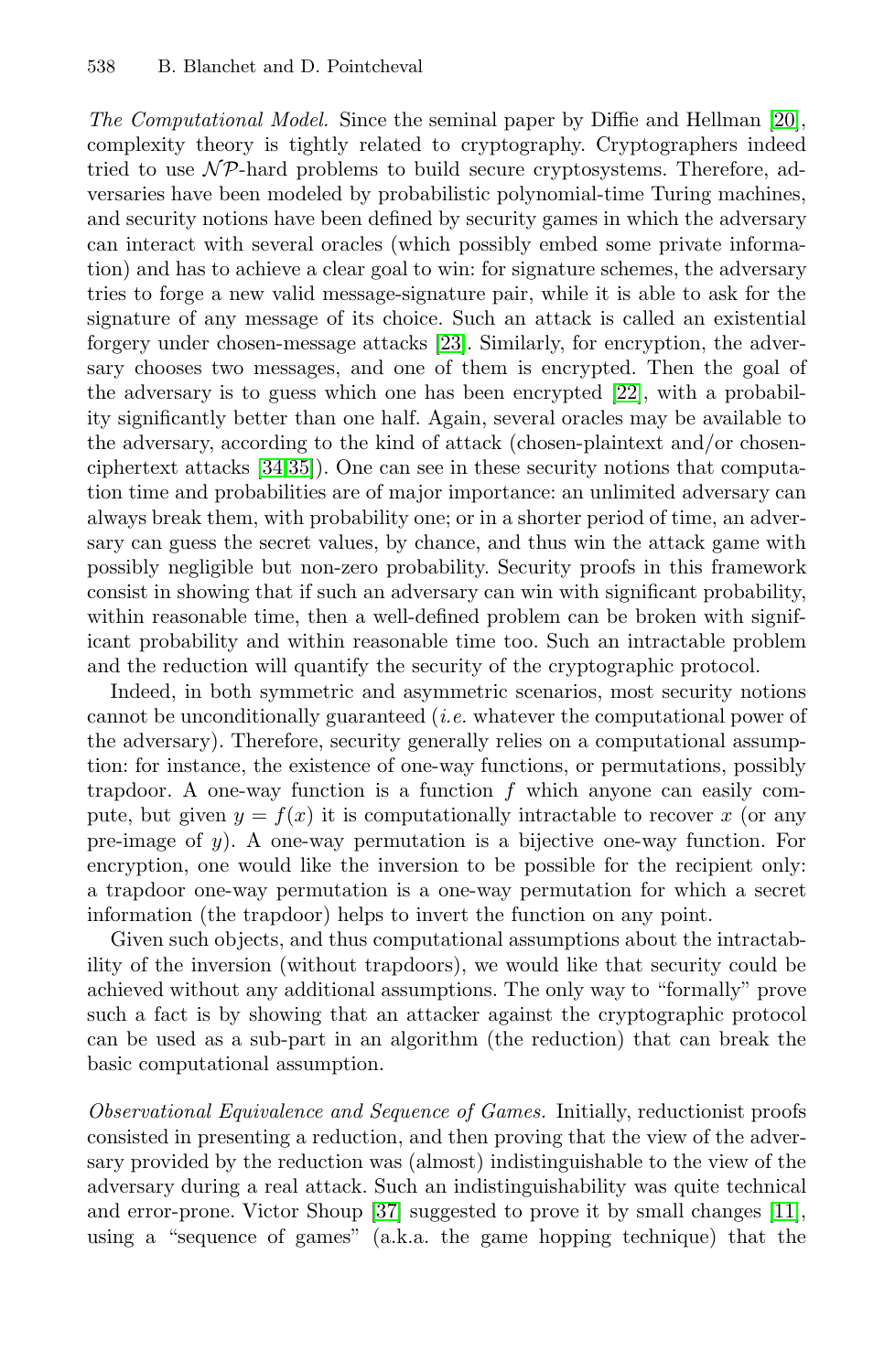adversary plays, starting from the real attack game. Two consecutive games look either identical, or very close to each other in the view of the adversary, and thus involve a statistical distance, or a computational one. In the final game, the adversary has clearly no chance to win at all. Actually, the modifications of games can be seen as "rewriting rules" of the probability distributions of the variables involved in the games. They may consist of a simple renaming of some variables, and thus to perfectly identical distributions. They may introduce unlikely differences, and then the distributions are "statistically" indistinguishable. Finally, the rewriting rule may be true under a computational assumption only: then appears the computational indistinguishability.

In formal methods, games are replaced with processes using perfect primitives modeled by function symbols in an algebra of terms. "Observational equivalence" is a notion similar to indistinguishability: it expresses that two processes are perfectly indistinguishable by any adversary. The proof technique typically used for observational equivalence is however quite different from the one used for computational proofs. Indeed, in formal models, one has to exploit the absence of algebraic relations between function symbols in order to prove equivalence; in contrast to the computational setting, one does not have observational equivalence hypotheses (*i.e.* indistinguishability hypotheses), which specify security properties of primitives, and which can be combined in order to obtain a proof of the protocol.

*Related Work.* Following the seminal paper by Abadi and Rogaway [\[1\]](#page-16-3), recent results [\[32,](#page-17-7)[18,](#page-16-4)[25\]](#page-17-8) show the soundness of the Dolev-Yao model with respect to the computational model, which makes it possible to use Dolev-Yao provers in order to prove protocols in the computational model. However, these results have limitations, in particular in terms of allowed cryptographic primitives (they must satisfy strong security properties so that they correspond to Dolev-Yao style primitives), and they require some restrictions on protocols (such as the absence of key cycles).

Several frameworks exist for formalizing proofs of protocols in the computational model. Backes, Pfitzmann, and Waidner [\[5](#page-16-5)[,6](#page-16-6)[,3\]](#page-16-7) have designed an abstract cryptographic library and shown its soundness with respect to computational primitives, under arbitrary active attacks. Backes and Pfitzmann [\[4\]](#page-16-8) relate the computational and formal notions of secrecy in the framework of this library. Recently, this framework has been used for a computationally-sound machinechecked proof of the Needham-Schroeder-Lowe protocol [\[38\]](#page-17-9). Canetti [\[16\]](#page-16-9) introduced the notion of universal composability. With Herzog [\[17\]](#page-16-10), they show how a Dolev-Yao-style symbolic analysis can be used to prove security properties of protocols within the framework of universal composability, for a restricted class of protocols using public-key encryption as only cryptographic primitive. Then, they use the automatic Dolev-Yao verification tool ProVerif [\[12\]](#page-16-11) for verifying protocols in this framework. Lincoln, Mateus, Mitchell, Mitchell, Ramanathan, Scedrov, and Teague [\[29,](#page-17-10)[30,](#page-17-11)[31](#page-17-12)[,36](#page-17-13)[,33\]](#page-17-14) developed a probabilistic polynomial-time calculus for the analysis of cryptographic protocols. Datta *et al* [\[19\]](#page-16-12) have designed a computationally sound logic that enables them to prove computational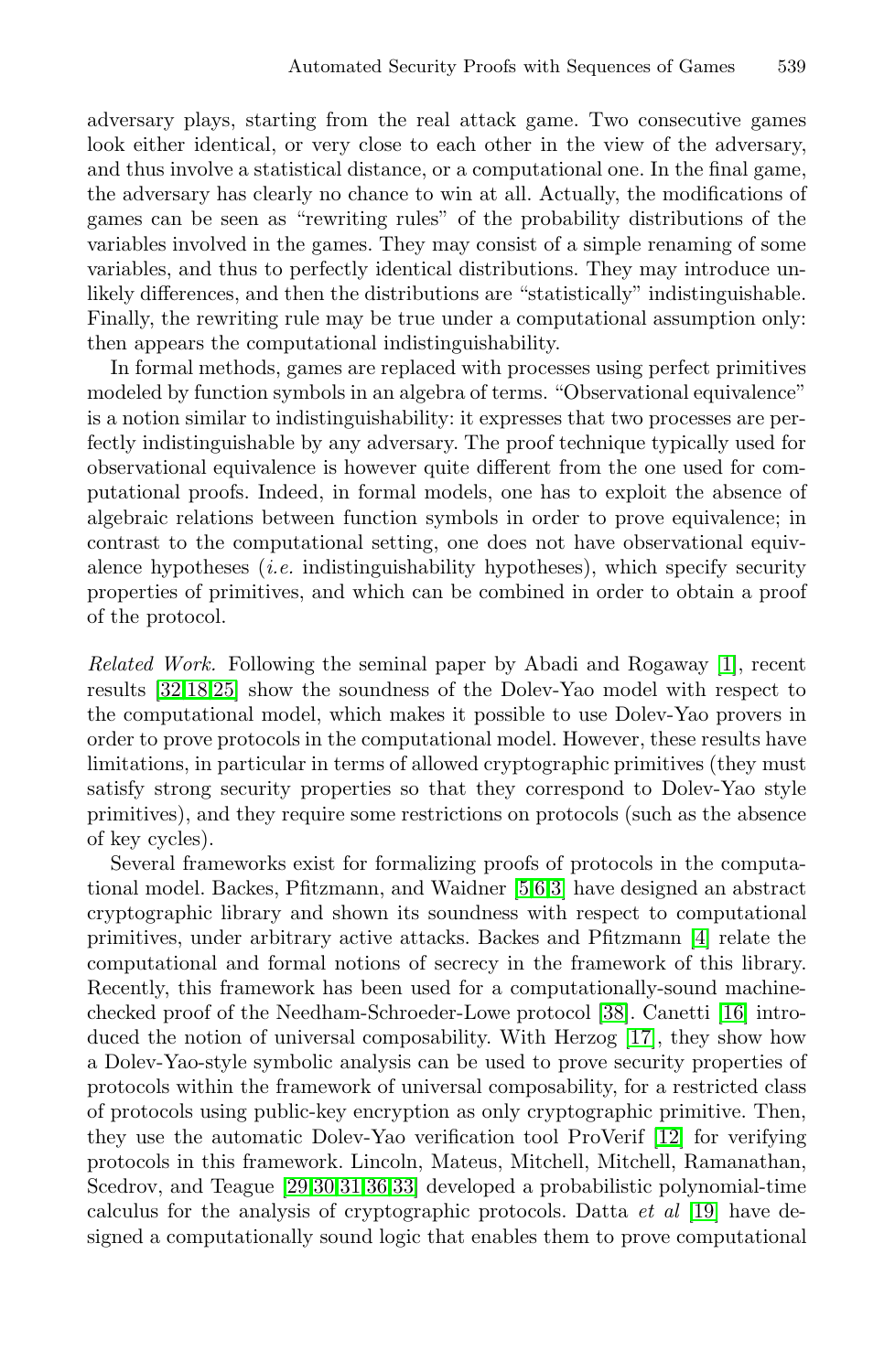security properties using a logical deduction system. These frameworks can be used to prove security properties of protocols in the computational sense, but except for [\[17\]](#page-16-10) which relies on a Dolev-Yao prover, they have not been automated up to now, as far as we know.

Laud [\[26\]](#page-17-15) designed an automatic analysis for proving secrecy for protocols using shared-key encryption, with passive adversaries. He extended it [\[27\]](#page-17-16) to active adversaries, but with only one session of the protocol. This work is the closest to ours. We extend it considerably by handling more primitives, a variable number of sessions, and evaluating the probability of an attack. More recently, he [\[28\]](#page-17-17) designed a type system for proving security protocols in the computational model. This type system handles shared- and public-key encryption, with an unbounded number of sessions. This system relies on the Backes-Pfitzmann-Waidner library. A type inference algorithm is sketched in [\[2\]](#page-16-13).

Barthe, Cerderquist, and Tarento [\[7,](#page-16-14)[39\]](#page-17-18) have formalized the generic model and the random oracle model in the interactive theorem prover Coq, and proved signature schemes in this framework. In contrast to our specialized prover, proofs in generic interactive theorem provers require a lot of human effort, in order to build a detailed enough proof for the theorem prover to check it.

Halevi [\[24\]](#page-17-19) explains that implementing an automatic prover based on sequences of games would be useful, and suggests ideas in this direction, but does not actually implement one.

Our prover, which we describe in this paper, was previously presented in [\[13,](#page-16-15)[14\]](#page-16-16), but in a more restricted way. It was indeed applied only to classical, Dolev-Yao-style protocols of the literature, such as the Needham-Schroeder public-key protocol. In this paper, we show that it can also be used for the proof of security of cryptographic primitives. [\[13](#page-16-15)[,14\]](#page-16-16) considered only asymptotic proofs. In this paper, we have extended the prover for providing exact security proofs. We also extend it to the proof of authentication properties, while [\[13](#page-16-15)[,14\]](#page-16-16) considered only secrecy properties. Finally, we also show how to model a random oracle.

*Achievements.* As in [\[13](#page-16-15)[,14\]](#page-16-16), our goal is to fill the gap between the two usual techniques (computational and formal methods), but with a direct approach, in order to get the best of each: a computationally sound technique, which an automatic prover can apply. More precisely, we adapt the notion of observational equivalence so that it corresponds to the indistinguishability of games. To this aim, we also adapt the notion of processes: our processes run in time t and work with bit-strings. Furthermore, the process calculus has a probabilistic semantics, so that a measure can be defined on the distinguishability notion, or the observational equivalence, which extends the "perfect indistinguishability": the distance between two views of an adversary. This distance is due to the application of a transformation, which is purely syntactic. The transformations are rewriting rules, which yield a game either equivalent or almost equivalent under a "computational assumption". For example, we define a rewriting rule, which is true under the one-wayness of a specific function. The automatic prover tries to apply the rewriting rules until the winning event, which is executed in the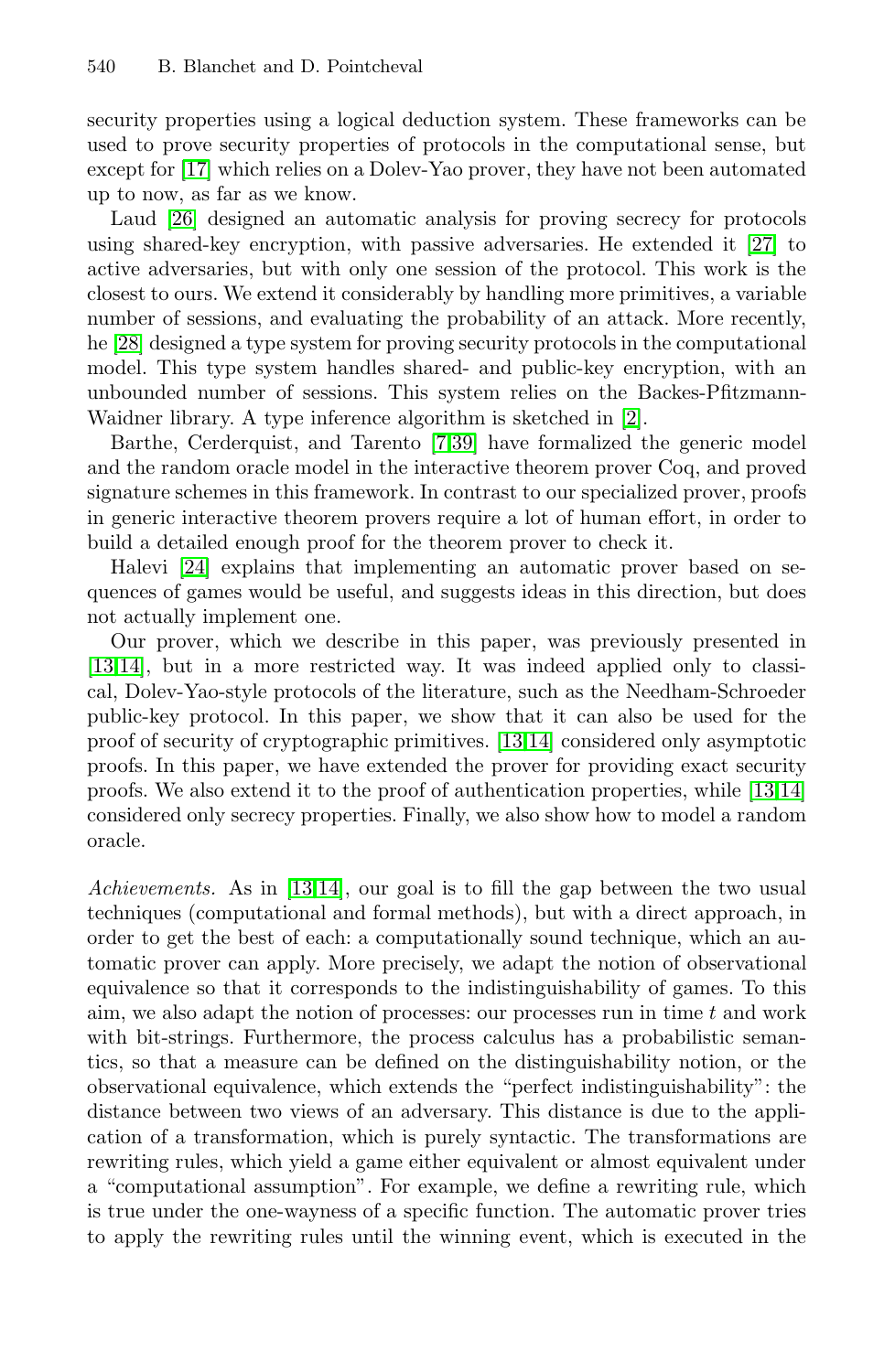original attack game when the adversary breaks the cryptographic protocol, has totally disappeared: the adversary eventually has a success probability 0. We can then upper-bound the success probability of the adversary in the initial game by the sum of all gaps.

Our prover also provides a manual mode in which the user can specify the main rewriting steps that the prover has to perform. This allows the system to prove protocols in situations in which the automatic proof strategy does not find the proof, and to direct the prover towards a specific proof, for instance a proof that yields a better reduction, since exact security is now dealt with.

#### <span id="page-4-0"></span>**2 A Calculus for Games**

#### **2.1 Description of the Calculus**

In this section, we review the process calculus defined in [\[13](#page-16-15)[,14\]](#page-16-16) in order to model games as done in computational security proofs. This calculus has been carefully designed to make the automatic proof of cryptographic protocols easier. One should note that the main addition from previous models [\[33](#page-17-14)[,28\]](#page-17-17) is the introduction of arrays, which allow us to formalize the random oracle model [\[9\]](#page-16-17), but also the authenticity (unforgeability) in several cryptographic primitives, such as signatures, message authentication codes, but also encryption schemes. Arrays allow us to have full access to the whole memory state of the system, and replace lists often used in cryptographic proofs. For example, in the case of a random oracle, one generally stores the input and output of the random oracle in a list. In our calculus, they are stored in arrays.

Contrarily to [\[13,](#page-16-15)[14\]](#page-16-16), we adopt the exact security framework [\[10\]](#page-16-18), instead of the asymptotic one. The cost of the reductions, and the probability loss will thus be precisely determined. We also adapt the syntax of our calculus, in order to be closer to the usual syntax of cryptographic games.

In this calculus, we denote by T types, which are subsets of *bitstring*<sub>⊥</sub> = *bitstring* ∪ {⊥}, where *bitstring* is the set of all bit-strings and ⊥ is a special symbol. A type is said to be *fixed-length* when it is the set of all bit-strings of a certain length. A type T is said to be *large* when its cardinal is large enough so that we can consider collisions between elements of T chosen randomly with uniform probability quite unlikely, but still keeping track of the small probability. Such an information is useful for the strategy of the prover. The boolean type is predefined:  $bool = \{true, false\}$ , where true  $= 1$  and false  $= 0$ .

The calculus also assumes a finite set of function symbols  $f$ . Each function symbol f comes with a type declaration  $f : T_1 \times \ldots \times T_m \to T$ . Then, the function symbol f corresponds to a function, also denoted f, from  $T_1 \times \ldots \times T_m$ to T, such that  $f(x_1,...,x_m)$  is computable in time  $t_f$ , which is bounded by a function of the length of the inputs  $x_1, \ldots, x_m$ . Some predefined functions use the infix notation:  $M = N$  for the equality test (taking two values of the same type T and returning a value of type *bool*),  $M \wedge N$  for the boolean and (taking and returning values of type *bool*).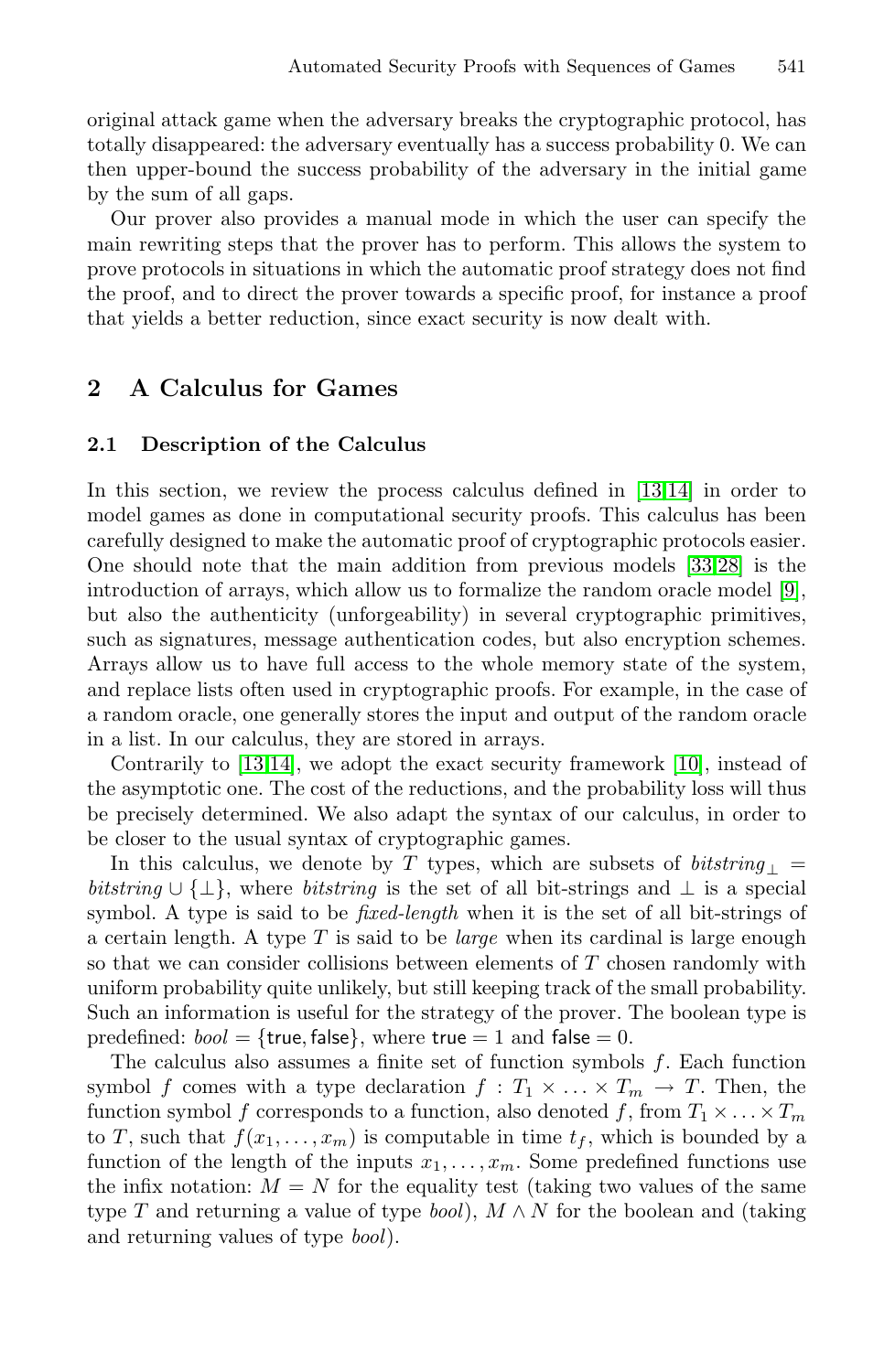Let us now illustrate on an example how we represent games in our process calculus. As we shall see in the next sections, this example comes from the definition of security of the Full-Domain Hash (FDH) signature scheme [\[9\]](#page-16-17). This example uses the function symbols hash, pkgen, skgen, f, and invf (such that  $x \mapsto \text{invf}(sk, x)$  is the inverse of the function  $x \mapsto f(pk, x)$ , which will all be explained later in detail. We define an oracle  $Ogen$  which chooses a random seed r, generates a key pair  $(pk, sk)$  from this seed, and returns the public key  $pk$ .

$$
Ogen() := r \stackrel{R}{\leftarrow} seed; pk \leftarrow pkgen(r); sk \leftarrow skgen(r); \textbf{return}(pk)
$$

The seed r is chosen randomly with uniform probability in the type *seed* by the construct  $r \stackrel{R}{\leftarrow} seed$ . (The type *seed* must be a fixed-length type, because probabilistic bounded-time Turing machines can choose random numbers uniformly only in such types. The set of bit-strings *seed* is associated to a fixed value of the security parameter.)

Next, we define a signature oracle OS which takes as argument a bit-string *<sup>m</sup>* and returns its FDH signature, computed as  $\text{invf}(sk, \text{hash}(m))$ , where sk is the secret key, so this oracle could be defined by

<span id="page-5-0"></span>
$$
OS(m: bitstring) := \mathbf{return}(\mathsf{invf}(sk, \mathsf{hash}(m)))
$$

where  $m$ : *bitstring* means that  $m$  is of type *bitstring*, that is, it is any bitstring. However, this oracle can be called several times, say at most  $qS$  times. We express this repetition by **foreach**  $iS \leq qS$  **do** OS, meaning that we make available  $qS$  copies of OS, each with a different value of the index  $iS \in [1, qS]$ . Furthermore, in our calculus, variables defined in repeated oracles are arrays with a cell for each call to the oracle, so that we can remember the values used in all calls to the oracles. Here,  $m$  is then an array indexed by  $iS$ . Along similar lines, the copies of the oracle  $OS$  itself are indexed by iS, so that the caller can specify exactly which copy of OS he wants to call, by calling  $OS[iS]$  for a specific value of  $iS$ . So we obtain the following formalization of this oracle:

**forecast** 
$$
iS \le qS
$$
 **do**  $OS[iS](m[iS]: bitstring) := \textbf{return}(\text{invf}(sk, \text{hash}(m[iS])))$   
(1)

Note that *sk* has no array index, since it is defined in the oracle Ogen, which is executed only once.

We also define a test oracle OT which takes as arguments a bit-string  $m'$  and a candidate signature s of type  $D$  and executes the event forge when s is a forged signature of  $m'$ , that is, s is a correct signature of  $m'$  and the signature oracle<br>has not been called on  $m'$ . The test oracle can be defined as follows: has not been called on  $m'$ . The test oracle can be defined as follows:

<span id="page-5-1"></span>
$$
OT(m': bitstring, s: D) := \text{if } f(pk, s) = \text{hash}(m') \text{ then}
$$
  
find  $u \leq qS$  such that  $(\text{defined}(m[u]) \land m' = m[u])$  then end  
else event forge

It first tests whether  $f(pk, s) = \text{hash}(m')$ , as the verification algorithm of FDH would do When the equality holds it executes the **then** branch; otherwise it would do. When the equality holds, it executes the **then** branch; otherwise, it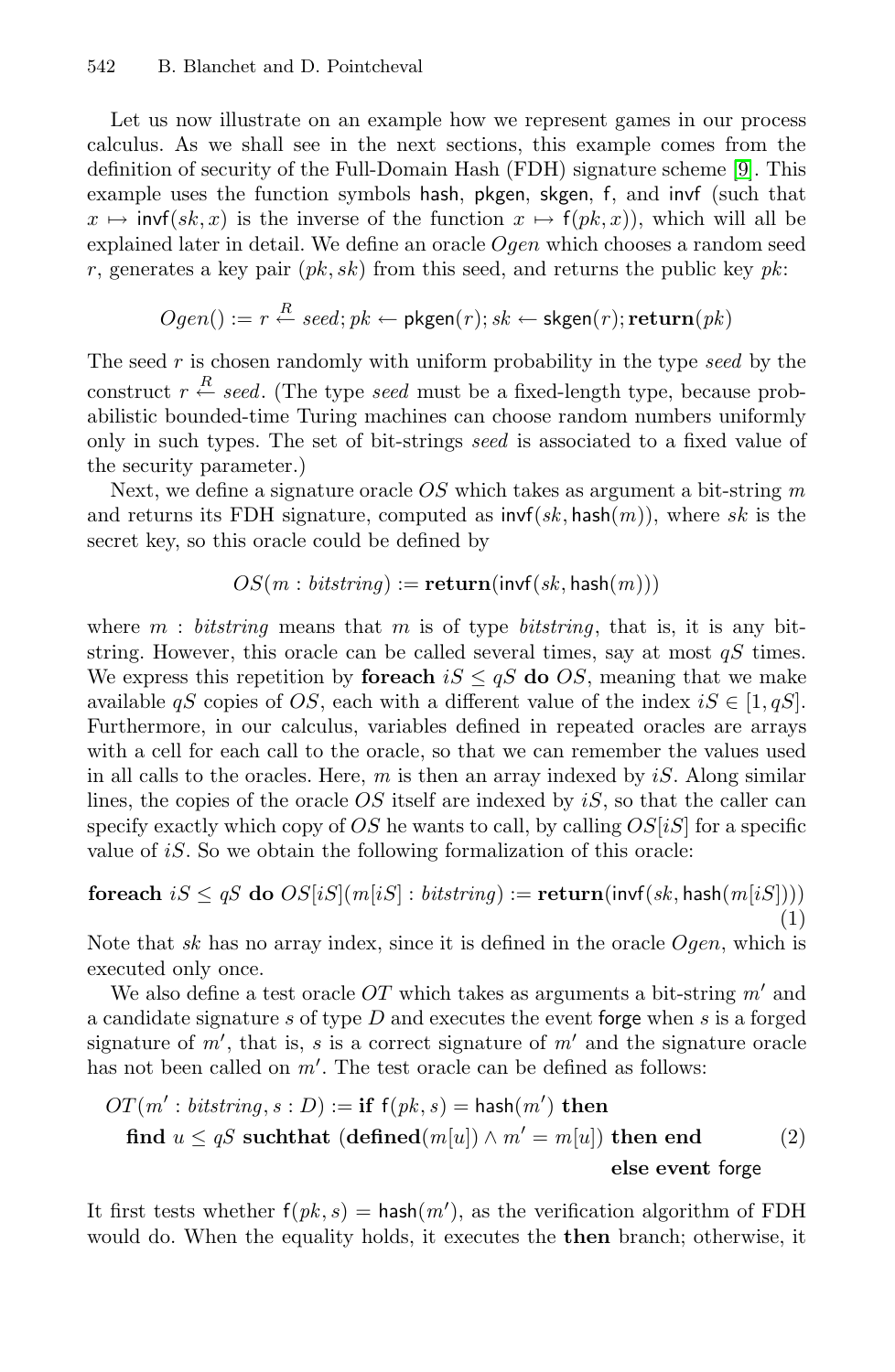executes the **else** branch which is here omitted. In this case, it ends the oracle, as if it executed **end**. When the test  $f(pk, s) = \text{hash}(m')$  succeeds, the process<br>performs an array lookup: it looks for an index u in [1, a<sup>c</sup>] such that m[u] is performs an array lookup: it looks for an index u in  $[1, qS]$  such that  $m[u]$  is defined and  $m' = m[u]$ . If such an u is found, that is, m' has already been received by the signing oracle, we simply end the oracle. Otherwise, we execute the event forge and implicitly end the oracle. Arrays and array lookups are crucial in this calculus, and will help to model many properties which were hard to capture.

Finally, we add a hash oracle, which is similar to the signing oracle OS but returns the hash of the message instead of its signature:

**foreach**  $iH \leq qH$  **do**  $OH[iH](x[iH]: \text{bitstring}) := \text{return}(\text{hash}(x[iH]))$ 

To lighten the notation, some array indexes can be omitted in the input we give to our prover. Precisely, when x is defined under **foreach**  $i_1 \leq n_1 \dots$  **foreach**  $i_m \leq$  $n_m$ , x is always an array with indexes  $i_1, \ldots, i_m$ , so we abbreviate all occurrences of  $x[i_1,\ldots,i_m]$  by x. Here, all array indexes in OS and OH can then be omitted.

We can remark that the signature and test oracles only make sense after the generation oracle  $Ogen$  has been called, since they make use of the keys  $pk$  and sk computed by Ogen. So we define  $OS$  and  $OT$  after Ogen by a sequential composition. In contrast,  $OS$  and  $OT$  are simultaneously available, so we use a parallel composition  $Q_S \mid Q_T$  where  $Q_S$  and  $Q_T$  are the processes [\(1\)](#page-5-0) and [\(2\)](#page-5-1) respectively. Similarly, OH is composed in parallel with the rest of the process. So we obtain the following game which models the security of the FDH signature scheme in the random oracle model:

$$
G_0 = \textbf{foreach } iH \leq qH \textbf{ do } OH(x : bitstring) := \textbf{return(hash}(x))
$$
\n
$$
|\text{ Ogen}| := r \xleftarrow{R} seed; pk \leftarrow \text{pkgen}(r); sk \leftarrow \text{skgen}(r); \textbf{return}(pk);
$$
\n
$$
(\textbf{foreach } iS \leq qS \textbf{ do } OS(m : bitstring) := \textbf{return}(\text{invf}(sk, \text{hash}(m)))
$$
\n
$$
|\text{ OT}(m' : bitstring, s : D) := \textbf{if } f(pk, s) = \text{hash}(m') \textbf{ then}
$$
\n
$$
\textbf{find } u \leq qS \textbf{ such that } (\textbf{defined}(m[u]) \wedge m' = m[u]) \textbf{ then end}
$$
\n
$$
\textbf{else event } \text{forge})
$$

Our calculus obviously also has a construct for calling oracles. However, we do not need it explicitly in this paper, because oracles are called by the adversary, not by processes we write ourselves.

As detailed in [\[13](#page-16-15)[,14\]](#page-16-16), we require some *well-formedness invariants* to guarantee that several definitions of the same oracle cannot be simultaneously available, that bit-strings are of their expected type, and that arrays are used properly (that each cell of an array is assigned at most once during execution, and that variables are accessed only after being initialized). The formal semantics of the calculus can be found in [\[13\]](#page-16-15).

#### **2.2 Observational Equivalence**

We denote by  $Pr[Q \leadsto a]$  the probability that the answer of Q to the oracle call  $Ostart()$  is a where  $Ostart$  is an oracle called to start the experiment. We call  $Ostart()$  is a, where  $Ostart$  is an oracle called to start the experiment. We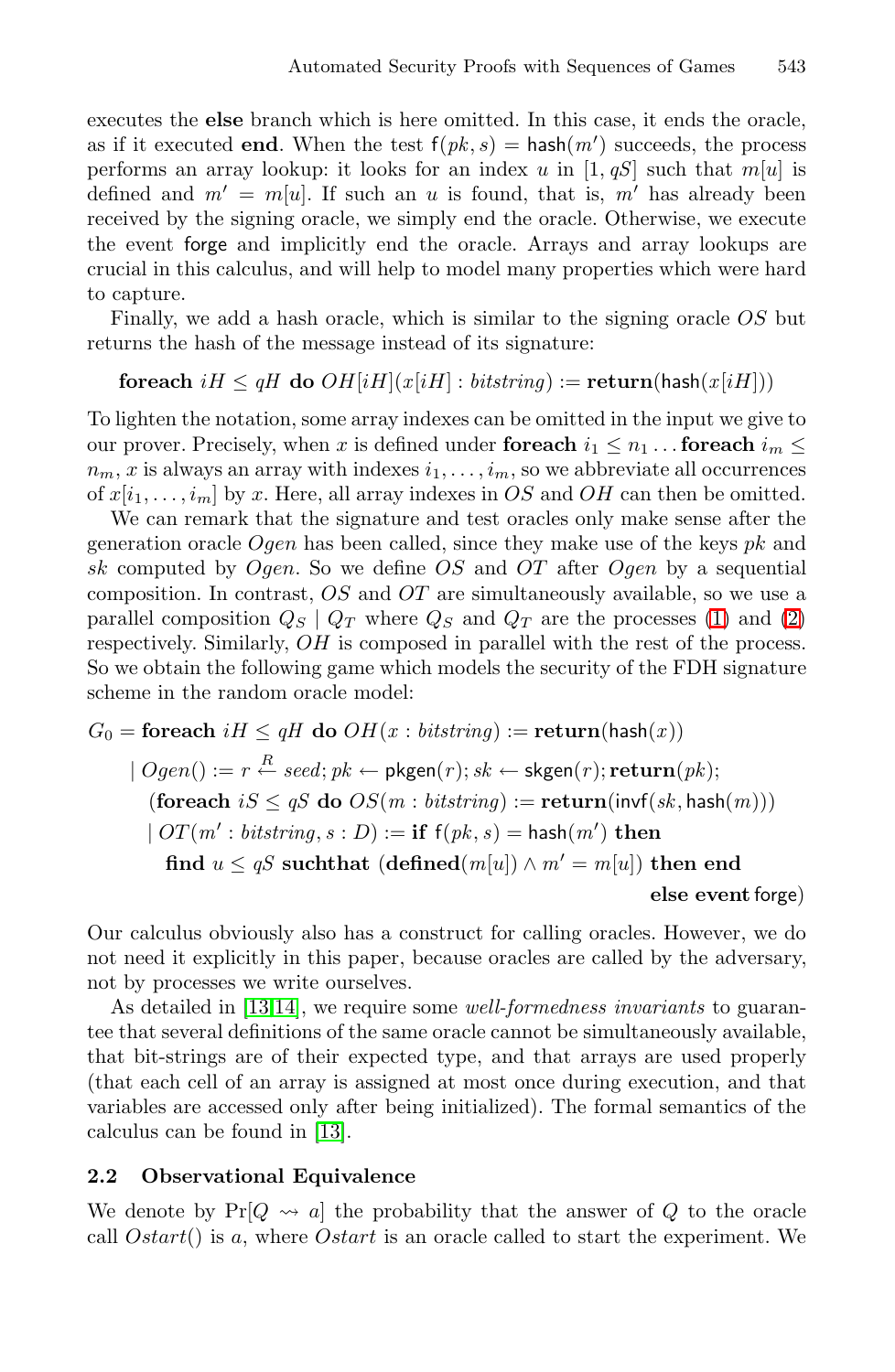denote by  $Pr[Q \leadsto \mathcal{E}]$  the probability that the process  $Q$  executes exactly the sequence of events  $\mathcal{E}$  in the order of  $\mathcal{E}$  when oracle  $Ostart()$  is called sequence of events  $\mathcal{E}$ , in the order of  $\mathcal{E}$ , when oracle  $Ostart()$  is called.

In the next definition, we use a context  $C$  to represent an algorithm that tries to distinguish Q from  $Q'$ . A context C is put around a process Q by  $C[Q]$ . This construct means that Q is put in parallel with some other process  $Q'$  contained in construct means that  $Q$  is put in parallel with some other process  $Q'$  contained in C, possibly hiding some oracles defined in  $Q$ , so that, when considering  $C'[C[Q]]$ ,  $C'$  cannot call these oracles. This will be detailed in the following of this section.  $C^{\prime}$  cannot call these oracles. This will be detailed in the following of this section.

**Definition 1 (Observational equivalence).** Let Q and Q' be two processes *that satisfy the well-formedness invariants.*

*A context* C *is said to be* acceptable *for* Q *if and only if* C *does not contain events,* C *and* Q *have no common variables, and* C[Q] *satisfies the wellformedness invariants.*

*We say that* Q *and* Q *are* observationally equivalent *up to probability* <sup>p</sup>*, written*  $Q \approx_p Q'$ , when for all t, for all contexts C acceptable for Q and Q' that<br>*run* in time at most t, for all bit-strings a  $|\Pr[C|Q] \approx a|-Pr[C|Q'] \approx a| \le n(t)$ *run in time at most t, for all bit-strings*  $a$ ,  $|\Pr[C[Q] \leadsto a] - \Pr[C[Q'] \leadsto a]| \leq p(t)$ <br>and  $\sum |\Pr[C[Q] \leadsto s] - \Pr[C[Q'] \leadsto s]| \leq p(t)$  $and \sum_{\mathcal{E}} |\Pr[C[Q] \leadsto \mathcal{E}] - \Pr[C[Q'] \leadsto \mathcal{E}]| \leq p(t).$ 

This definition formalizes that the probability that an algorithm C running in time t distinguishes the games Q and Q' is at most  $p(t)$ . The context C is not allowed to access directly the variables of Q (using **find**). We say that a context C runs in time t, when for all processes  $Q$ , the time spent in C in any trace of  $C|Q|$ is at most  $t$ , ignoring the time spent in  $Q$ . (The runtime of a context is bounded. Indeed, we bound the length of messages in calls or returns to oracle  $O$  by a value maxlen( $O$ ,  $arg_i$ ) or maxlen( $O$ , res<sub>*i*</sub>). Longer messages are truncated. The length of random numbers created by  $C$  is bounded; the number of instructions executed by C is bounded; and the time of a function evaluation is bounded by a function of the length of its arguments.)

**Definition 2.** *We say that* Q executes event e with probability at most p *if and only if for all t, for all contexts* C *acceptable for* Q *that run in time* t,<br> $\sum_{r} \Pr[C(G) \sim S] \leq n^{(r)}$  $\sum_{\mathcal{E}, e \in \mathcal{E}} \Pr[C[Q] \leadsto \mathcal{E}] \leq p(t).$ 

The above definitions allow us to perform proofs using sequences of indistinguishable games. The following lemma is straightforward:

<span id="page-7-1"></span><span id="page-7-0"></span>**Lemma 1.** *1.*  $\approx_p$  *is reflexive and symmetric.* 

- 2. If  $Q \approx_p Q'$  and  $Q' \approx_{p'} Q''$ , then  $Q \approx_{p+p'} Q''$ .<br>
<sup>2</sup>. If  $Q$  executes event e with probability at me
- *3.* If Q executes event e with probability at most p and  $Q \approx_{p'} Q'$ , then  $Q'$  executes event e with probability at most  $p + p'$ *executes event e with probability at most*  $p + p'$ .<br>*If*  $Q \approx Q'$  and *C* is a context acceptable for  $Q$ .
- <span id="page-7-2"></span>4. If  $Q \approx_{p} Q'$  and C is a context acceptable for Q and Q' that runs in time  $t_C$ , *then*  $C[Q] \approx_{p'} C[Q']$  where  $p'(t) = p(t + t_C)$ .<br> *If*  $O$  executes event e with probability at most
- *5. If* Q *executes event* e *with probability at most* p *and* C *is a context acceptable for* <sup>Q</sup> *that runs in time* <sup>t</sup>*<sup>C</sup> , then* <sup>C</sup>[Q] *executes event* <sup>e</sup> *with probability at most*  $p'$  where  $p'(t) = p(t + t_C)$ .

Properties [2](#page-7-0) and [3](#page-7-1) are key to computing probabilities coming from a sequence of games. Indeed, our prover will start from a game  $G_0$  corresponding to the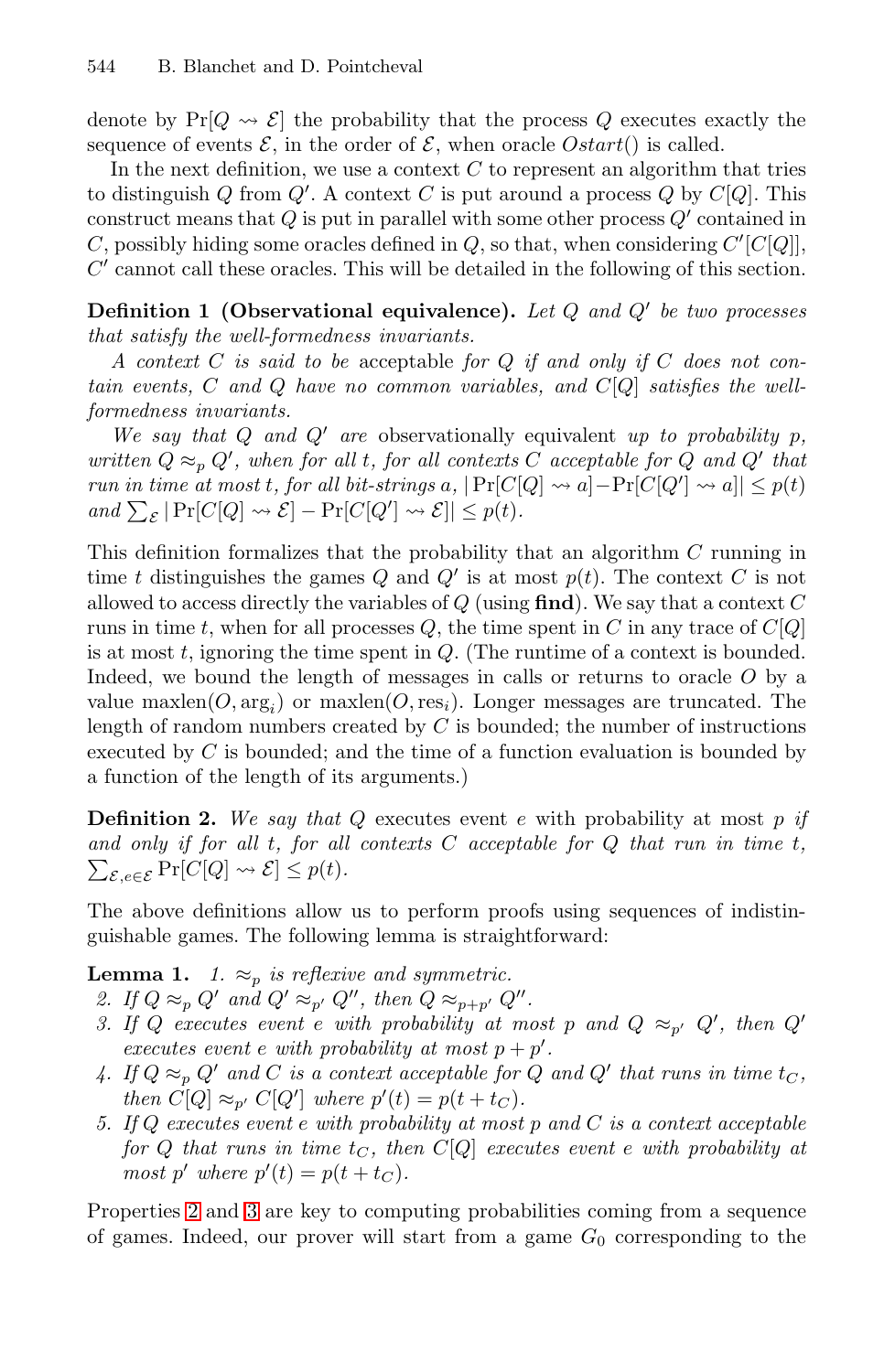initial attack, and build a sequence of observationally equivalent games  $G_0 \approx_{p_1}$  $G_1 \approx_{p_2} \ldots \approx_{p_m} G_m$ . By Property [2,](#page-7-0) we conclude that  $G_0 \approx_{p_1 + \ldots + p_m} G_m$ . By Property [3,](#page-7-1) we can bound the probability that  $G_0$  executes an event from the probability that <sup>G</sup>*<sup>m</sup>* executes this event.

The elementary transformations used to build each game from the previous one can in particular come from an algorithmic assumption on a cryptographic primitive. This assumption needs to be specified as an observational equivalence  $L \approx_{p} R$ . To use it to transform a game G, the prover finds a context C such that  $G \approx_0 C[L]$  by purely syntactic transformations, and builds a game G' such that  $G' \approx_0 C[R]$  by purely syntactic transformations. C is the simulator usually defined for reductions. By Property [4,](#page-7-2) we have  $C[L] \approx_{p'} C[R]$ , so  $G \approx_{p'} G'$ . The context  $C$  typically hides the oracles of L and R so that they are visible from context C typically hides the oracles of  $L$  and  $R$  so that they are visible from C but not from the adversary C' against  $G \approx_{p'} G'$ . The context  $C'[C]]$  then<br>defines the adversary against the algorithmic assumption  $L \approx R$ defines the adversary against the algorithmic assumption  $L \approx_{p} R$ .

If the security assumptions are initially not in the form of an equivalence  $L \approx_{p} R$ , one needs to manually prove such an equivalence that formalizes the desired security assumption. The design of such equivalences can be delicate, but this is a one-time effort: the same equivalence can be reused for proofs that rely on the same assumption. For instance, we give below such an equivalence for one-wayness, and use it not only for the proof of the FDH signature scheme, but also for proofs of encryption schemes as mentioned in Section [4.2.](#page-15-0) Similarly, the definition of security of a signature (UF-CMA) says that some event is executed with negligible probability. When we want to prove the security of a protocol using a signature scheme, we use a manual proof of an equivalence that corresponds to that definition, done once for UF-CMA in the long version of this paper [\[15\]](#page-16-19).

The prover automatically establishes certain equivalences  $G_0 \approx_p G_m$  as mentioned above. However, the user can give only the left-hand side of the equivalence  $G_0$ ; the right-hand side  $G_m$  is obtained by the prover. As a consequence, the prover is in general not appropriate for proving automatically properties  $L \approx_{p} R$  in which L and R are both given a priori: the right-hand side found by the prover is unlikely to correspond exactly to the desired right-hand side. On the other hand, the prover can check security properties on the right-hand side  $G_m$  it finds, for example that the event forge cannot be executed by  $G_m$ . Using  $G_0 \approx_p G_m$ , it concludes that  $G_0$  executes forge with probability at most p.

#### **3 Characterization of One-Wayness and Unforgeability**

In this section, we introduce the assumption (one-wayness) and the security notion (unforgeability) to achieve.

#### <span id="page-8-0"></span>**3.1 Trapdoor One-Way Permutations**

Most cryptographic protocols rely on the existence of trapdoor one-way permutations. They are families of permutations, which are easy to compute, but hard to invert, unless one has a trapdoor.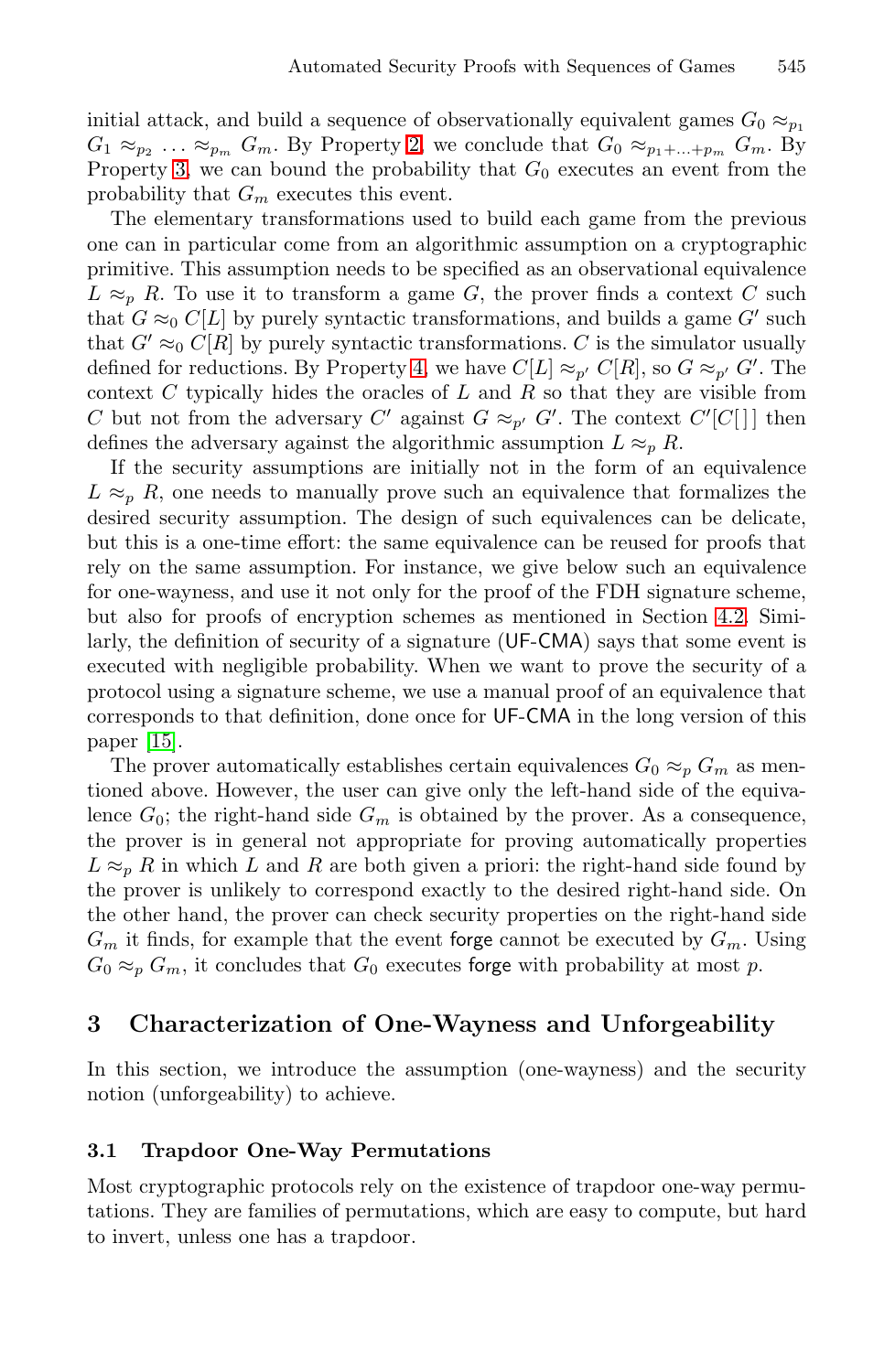**The Computational Model.** A family of permutations  $P$  onto a set  $D$  is defined by the three following algorithms:

- **–** The *key generation algorithm* kgen (which can be split in two sub-algorithms pkgen and skgen). On input a seed  $r$ , the algorithm kgen produces a pair  $(pk, sk)$  of matching public and secret keys. The public key  $pk$  specifies the actual permutation <sup>f</sup>*pk* onto the domain <sup>D</sup>.
- **–** The *evaluation algorithm* f. Given a public key *pk* and a value x <sup>∈</sup> D, it outputs  $y = f_{pk}(x)$ .
- **–** The *inversion algorithm* invf. Given an element y, and the trapdoor *sk*, invf outputs the unique pre-image x of y with respect to  $f_{pk}$ .

The above properties simply require the algorithms to be efficient. The "onewayness" property is more intricate, since it claims the "non-existence" of some efficient algorithm: one wants that the success probability of any adversary  $A$ within a reasonable time is small, where this success is commonly defined by

$$
\text{Succ}^{\text{ow}}_{\mathcal{P}}(\mathcal{A}) = \Pr\left[ r \stackrel{R}{\leftarrow} seed, (pk, sk) \leftarrow \text{kgen}(r), x \stackrel{R}{\leftarrow} D, y \leftarrow f(pk, x), \right] \\ x' \leftarrow \mathcal{A}(pk, y) : x = x'
$$

Eventually, we denote by  $\text{Succ}^{\text{cw}}_{\mathcal{P}}(t)$  the maximal success probability an adversary can get within time t.

**Syntactic Rules.** Let *seed* be a large, fixed-length type, *pkey*, *skey*, and D the types of public keys, secret keys, and the domain of the permutations respectively. A family of trapdoor one-way permutations can then be defined as a set of four function symbols: skgen : *seed* <sup>→</sup> *skey* generates secret keys; pkgen : *seed* <sup>→</sup> *pkey* generates public keys;  $f : pkey \times D \rightarrow D$  and invf : *skey*  $\times D \rightarrow D$ , such that, for each  $pk$ ,  $x \mapsto f(pk, x)$  is a permutation of D, whose inverse permutation is  $x \mapsto \text{invf}(sk, x)$  when  $pk = pkgen(r)$  and  $sk = skgen(r)$ .

The one-wayness property can be formalized in our calculus by requiring that LR executes **event** invert with probability at most  $\text{Succ}^{\text{ow}}_{\mathcal{P}}(t)$  in the presence of a context that runs in time  $t$ , where

$$
LR = Ogen() := r_0 \stackrel{R}{\leftarrow} seed; x_0 \stackrel{R}{\leftarrow} D; \textbf{return}(\text{pkgen}(r_0), f(\text{pkgen}(r_0), x_0));
$$
  

$$
Oeq(x': D) := \textbf{if } x' = x_0 \textbf{ then event invert}
$$

Indeed, the event invert is executed when the adversary, given the public key **pkgen**( $r_0$ ) and the image of some  $x_0$  by f, manages to find  $x_0$  (without having the trapdoor).

In order to use the one-wayness property in proofs of protocols, our prover needs a more general formulation of one-wayness, using "observationally equivalent" processes. We thus define two processes which are actually equivalent unless LR executes **event** invert. We prove in the long version of this paper [\[15\]](#page-16-19) the equivalence of Figure [1](#page-10-0) where  $p^{\mathsf{ow}}(t) = n_{k} \times n_{f} \times \text{Succ}_{p}^{\mathsf{ow}}(t + (n_{k}n_{f} - 1)t_{f} + (n_{k} - 1)t_{f})$  $1/t_{\text{okgen}}$ ),  $t_f$  is the time of one evaluation of f, and  $t_{\text{okgen}}$  is the time of one evaluation of **pkgen**. In this equivalence, the function symbols **pkgen** : *seed*  $\rightarrow$  *pkey* and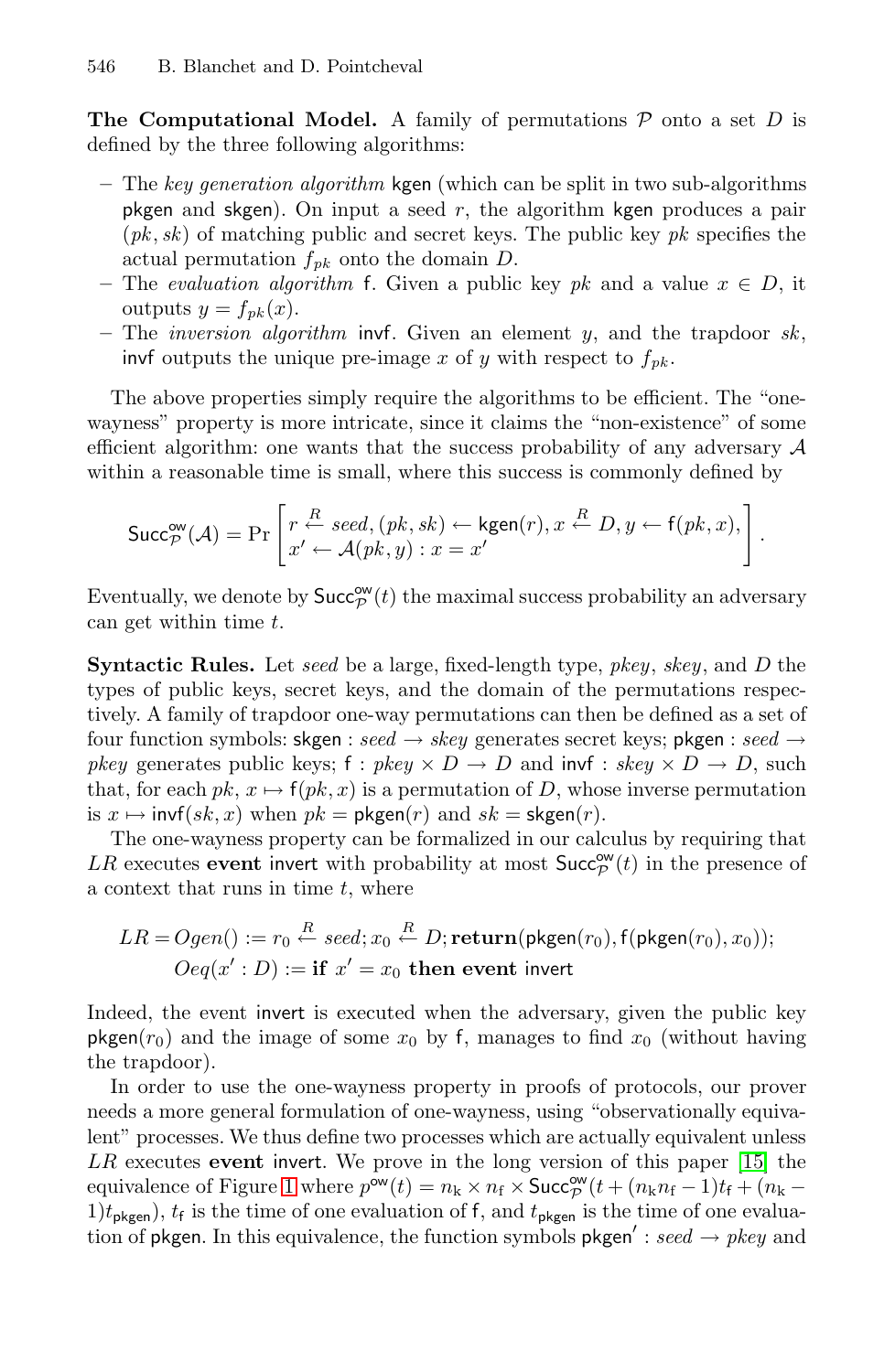\n**for each**\n
$$
i_k \leq n_k
$$
\n**do**\n $r \stackrel{R}{\leftarrow} seed; (Opk() := \textbf{return}(\text{pkgen}(r))$ \n

\n\n $| \textbf{for each } i_i \leq n_i \textbf{ do } x \stackrel{R}{\leftarrow} D; (Oy() := \textbf{return}(f(\text{pkgen}(r), x))$ \n

\n\n $| \textbf{for each } i_1 \leq n_1 \textbf{ do } Oeq(x': D) := \textbf{return}(x' = x)$ \n

\n\n $| Ox() := \textbf{return}(x))$ \n

\n\n $\approx_{p^{\text{ow}}}$ \n**for each**\n $i_k \leq n_k \textbf{ do } r \stackrel{R}{\leftarrow} seed; (Opk() := \textbf{return}(\text{pkgen}'(r))$ \n

\n\n $| \textbf{for each } i_i \leq n_i \textbf{ do } x \stackrel{R}{\leftarrow} D; (Oy() := \textbf{return}(f'(\text{pkgen}'(r), x))$ \n

\n\n $| \textbf{for each } i_1 \leq n_1 \textbf{ do } Oeq(x': D) :=$ \n

\n\n $| \textbf{defined}(k) \textbf{ then } \textbf{return}(x' = x) \textbf{ else } \textbf{return}(\textbf{false})$ \n

\n\n $| Ox() := k \leftarrow \text{mark}; \textbf{return}(x))$ \n

<span id="page-10-1"></span><span id="page-10-0"></span>**Fig. 1.** Definition of one-wayness

 $f' : pkey \times D \to D$  are such that the functions associated to the primed symbols pkgen', f' are equal to the functions associated to their corresponding unprimed<br>symbol pkgen f, respectively. We replace pkgen and f with pkgen' and f' in the symbol pkgen, f, respectively. We replace pkgen and f with pkgen' and  $f'$  in the right-hand side just to prevent repeated applications of the transformation with the same keys, which would lead to an infinite loop.

In this equivalence, we consider  $n_k$  keys pkgen( $r[i_k]$ ) instead of a single one, and  $n_f$  antecedents of f for each key,  $x[i_k, i_f]$ . The first oracle  $Opk[i_k]$  publishes the public key pkgen( $r[i_k]$ ). The second group of oracles first picks a new  $x[i_k, i_l]$ , and then makes available three oracles:  $Oy[i_k, i_l]$  returns the image of  $x[i_k, i_l]$  by f,  $Oeq[i_k, i_l, i_l]$  returns true when it receives  $x[i_k, i_l]$  as argument, and  $Ox[i_k, i_l]$  returns  $x[i_k, i_l]$  itself. The one-wayness property guarantees that when  $Ox[i_k, i_l]$  has not been called, the adversary has little chance of finding  $x[i_k, i_l]$ , so  $Oeq[i_k, i_f, i_l]$  returns false. Therefore, we can replace the left-hand side of the equivalence with its right-hand side, in which  $Ox[i_k, i_f]$  records that it has been called by defining  $k[i_k, i_f]$ , and  $Oeq[i_k, i_f, i_1]$  always returns false when  $k[i_k, i_f]$  is not defined, that is, when  $Ox[i_k, i_j]$  has not been called.

In the left-hand side of the equivalences used to specify primitives, the oracles must consist of a single return instruction. This restriction allows us to model many equivalences that define cryptographic primitives, and it simplifies considerably the transformation of processes compared to using the general syntax of processes. (In order to use an equivalence  $L \approx_p R$ , we need to recognize processes that can easily be transformed into  $C[L]$  for some context C, to transform them into  $C[R]$ . This is rather easy to do with such oracles: we just need to recognize terms that occur as a result of these oracles. That would be much more difficult with general processes.)

<span id="page-10-2"></span>Since  $x \mapsto f(\mathsf{pkgen}(r), x)$  and  $x \mapsto \mathsf{invf}(\mathsf{skgen}(r), x)$  are inverse permutations, we have:

<span id="page-10-3"></span>
$$
\forall r : seed, \forall x : D, \text{invf}(\text{skgen}(r), f(\text{pkgen}(r), x)) = x \tag{4}
$$

Since  $x \mapsto f(pk, x)$  is injective,  $f(pk, x) = f(pk, x')$  if and only if  $x = x'$ :

$$
\forall pk : pkey, \forall x : D, \forall x' : D, (f(pk, x) = f(pk, x')) = (x = x')
$$
 (5)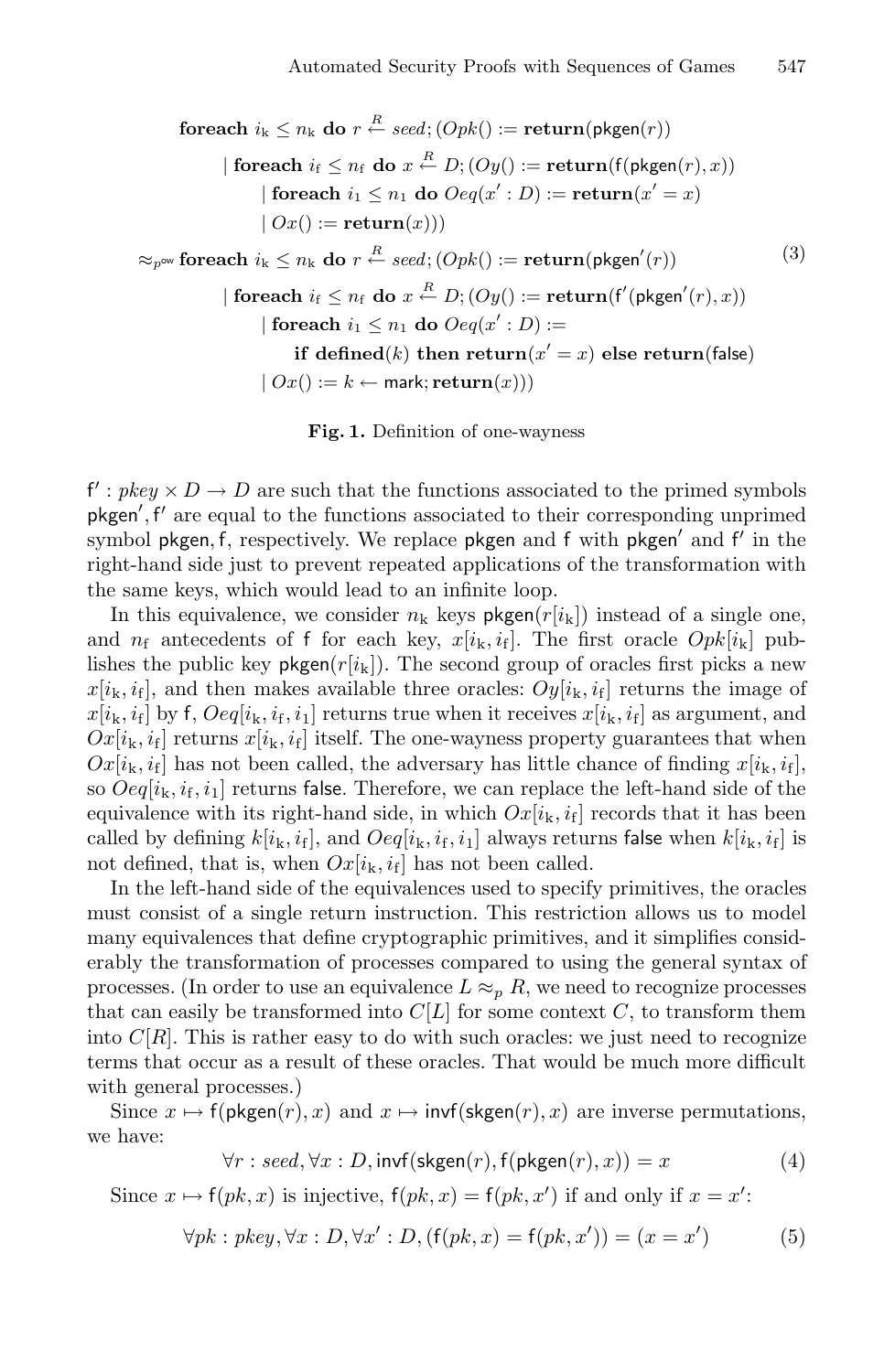Since  $x \mapsto f(pk, x)$  is a permutation, when x is a uniformly distributed random number, we can replace x with  $f(pk, x)$  everywhere, without changing the probability distribution. In order to enable automatic proof, we give a more restricted formulation of this result:

\n**for each**\n
$$
i_k \leq n_k
$$
\n**do**\n $r \stackrel{R}{\leftarrow} seed$ \n $(Opk()$ \n $:= \text{return}(\text{pkgen}(r))$ \n $| \text{ for each } i_f \leq n_f$ \n**do**\n $x \stackrel{R}{\leftarrow} D$ \n $(Oant()$ \n $:= \text{return}(\text{invf}(\text{skgen}(r), x))$ \n $| \text{ } Oim()$ \n $:= \text{return}(x))$ \n

\n\n $\approx_0$ \n**for each**\n $i_k \leq n_k$ \n**do**\n $r \stackrel{R}{\leftarrow} seed$ \n $(Opk()$ \n $:= \text{return}(\text{pkgen}(r))$ \n $| \text{ Green\n $i_f \leq n_f$ \n**do**\n $x \stackrel{R}{\leftarrow} D$ \n $(Oant()$ \n $:= \text{return}(x)$ \n $| \text{ } Oim()$ \n $:= \text{return}(f(\text{pkgen}(r), x)))$ \n$ 

<span id="page-11-0"></span>which allows to perform the previous replacement only when  $x$  is used in calls to  $invf$ (skgen $(r), x$ ), where r is a random number such that r occurs only in  $p \text{kgen}(r)$  and  $invf(\text{skgen}(r), x)$  for some random numbers x.

#### <span id="page-11-1"></span>**3.2 Signatures**

**The Computational Model.** A signature scheme  $S = (kgen, sign, verify)$  is defined by:

- **–** The *key generation algorithm* kgen (which can be split in two sub-algorithms pkgen and skgen). On input a random seed  $r$ , the algorithm kgen produces a pair (*pk* , *sk*) of matching keys.
- **–** The *signing algorithm* sign. Given a message m and a secret key *sk*, sign produces a signature  $\sigma$ . For sake of clarity, we restrict ourselves to the deterministic case.
- **–** The *verification algorithm* verify. Given a signature <sup>σ</sup>, a message <sup>m</sup>, and a public key *pk*, verify tests whether  $\sigma$  is a valid signature of m with respect to *pk* .

We consider here *(existential) unforgeability under adaptive chosen-message attack* (UF-CMA) [\[23\]](#page-17-2), that is, the attacker can ask the signer to sign any message of its choice, in an adaptive way, and has to provide a signature on a new message. In its answer, there is indeed the natural restriction that the returned message has not been asked to the signing oracle.

When one designs a signature scheme, one wants to computationally rule out existential forgeries under adaptive chosen-message attacks. More formally, one wants that the success probability of any adversary  $A$  with a reasonable time is small, where

$$
\text{Succ}_{\mathsf{S}}^{\text{uf-cma}}(\mathcal{A}) = \Pr\left[r \stackrel{R}{\leftarrow} seed, (pk, sk) \leftarrow \text{kgen}(r), (m, \sigma) \leftarrow \mathcal{A}^{\text{sign}(\cdot, sk)}(pk) : \right].
$$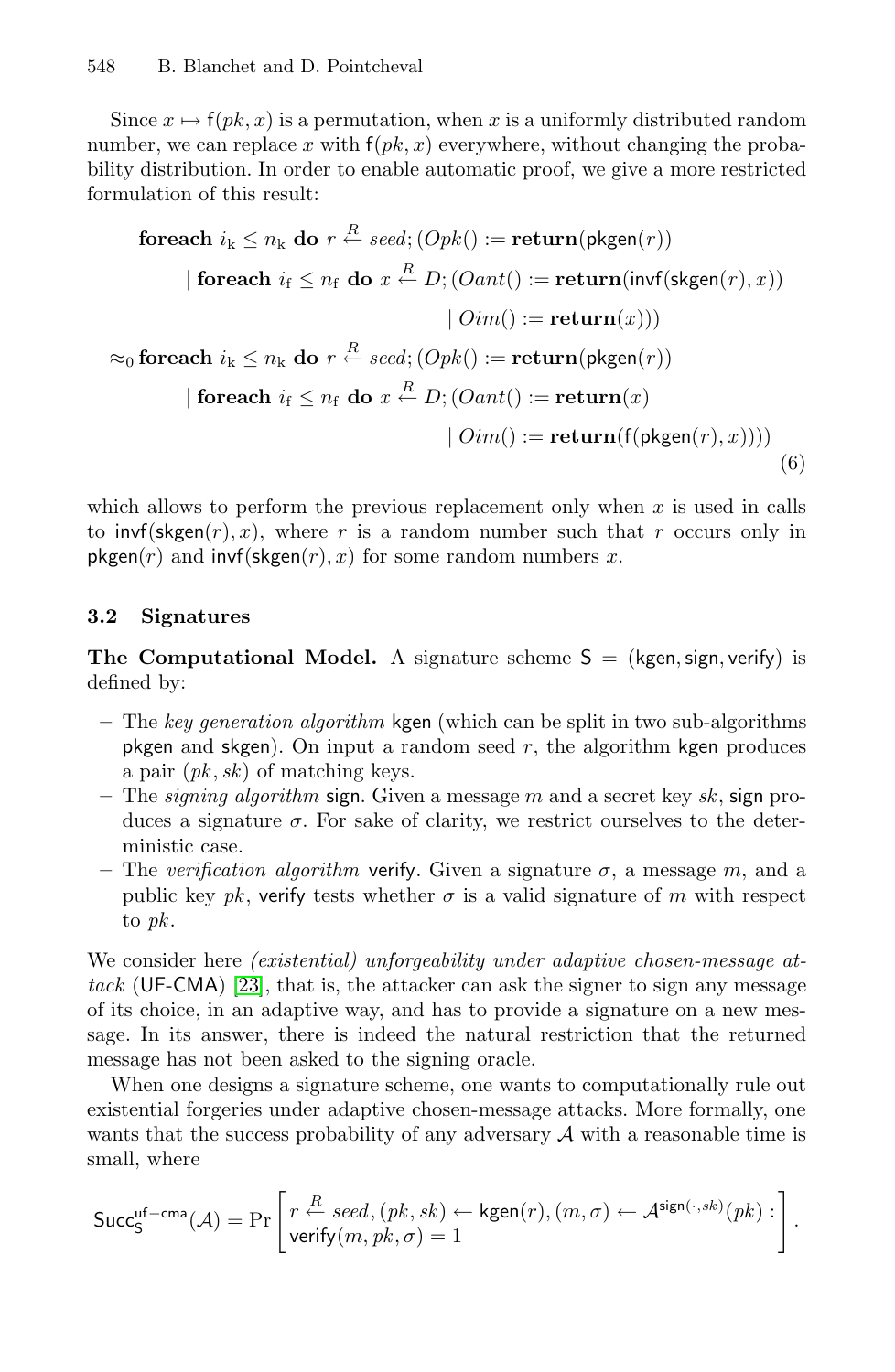As above, we denote by  $\text{Succ}_{S}^{\text{u}-\text{cma}}(n_{s}, \ell, t)$  the maximal success probability and success probability and success probability and success probability and success probability and success probability and success p adversary can get within time  $t$ , after at most  $n<sub>s</sub>$  queries to the signing oracle, where the maximum length of all messages in queries is  $\ell$ .

**Syntactic Rules.** Let *seed* be a large, fixed-length type. Let *pkey*, *skey*, and *signature* the types of public keys, secret keys, and signatures respectively. A signature scheme is defined as a set of four function symbols: **skgen** : *seed*  $\rightarrow$ *skey* generates secret keys; pkgen : *seed*  $\rightarrow$  *pkey* generates public keys; sign : *bitstring*  $\times$  *skey*  $\rightarrow$  *signature* generates signatures; and verify : *bitstring*  $\times$  *pkey*  $\times$  $signature \rightarrow bool$  verifies signatures.

The signature verification succeeds for signatures generated by sign, that is,

$$
\forall m: \textit{bitsstring}, \forall r: \textit{seed}, \textsf{verify}(m, \textsf{pkgen}(r), \textsf{sign}(m, \textsf{skgen}(r))) = \textsf{true}
$$

According to the previous definition of UF-CMA, the following process LR executes **event** forge with probability at most  $Succ_S^{ur-cma}(n_s, \ell, t)$  in the presence of a context that runs in time t, where a context that runs in time  $t$ , where

<span id="page-12-0"></span>
$$
LR = Ogen() := r \xleftarrow{R} seed; pk \leftarrow pkgen(r); sk \leftarrow skgen(r); return(pk);
$$
  
(**foreach**  $i_s \leq n_s$  **do**  $OS(m : bitstring) := return(sign(m, sk))$   
 $| OT(m': bitstring, s : signature) :=$  **if** verify( $m', pk, s$ ) **then** (7)  
**find**  $u_s \leq n_s$  **such that** (**defined**( $m[u_s]$ )  $\wedge m' = m[u_s]$ )  
**then end else event forge**)

and  $\ell$  is the maximum length of m and  $m'$ . This is indeed clear since **event** forger is recepted (by the verification algorithm), while the is raised if a signature is accepted (by the verification algorithm), while the signing algorithm has not been called on the signed message.

## **4 Examples**

#### **4.1 FDH Signature**

The Full-Domain Hash (FDH) signature scheme [\[9\]](#page-16-17) is defined as follows: Let pkgen, skgen, f, invf define a family of trapdoor one-way permutations. Let hash be a hash function, in the random oracle model. The FDH signature scheme uses the functions pkgen and skgen as key-generation functions, the signing algorithm is  $sign(m, sk) = invf(sk, hash(m)$ , and the verification algorithm is verify $(m', pk, s) = (f(pk, s) = hash(m'))$ . In this section, we explain how our automatic prover finds the well-known bound for Succ<sup>uf-cma</sup> for the FDH signature tomatic prover finds the well-known bound for  $Succ_S^{ur-cma}$  for the FDH signature scheme scheme.

The input given to the prover contains two parts. First, it contains the definition of security of primitives used to build the FDH scheme, that is, the definition of one-way trapdoor permutations  $(3)$ ,  $(4)$ ,  $(5)$ , and  $(6)$  as detailed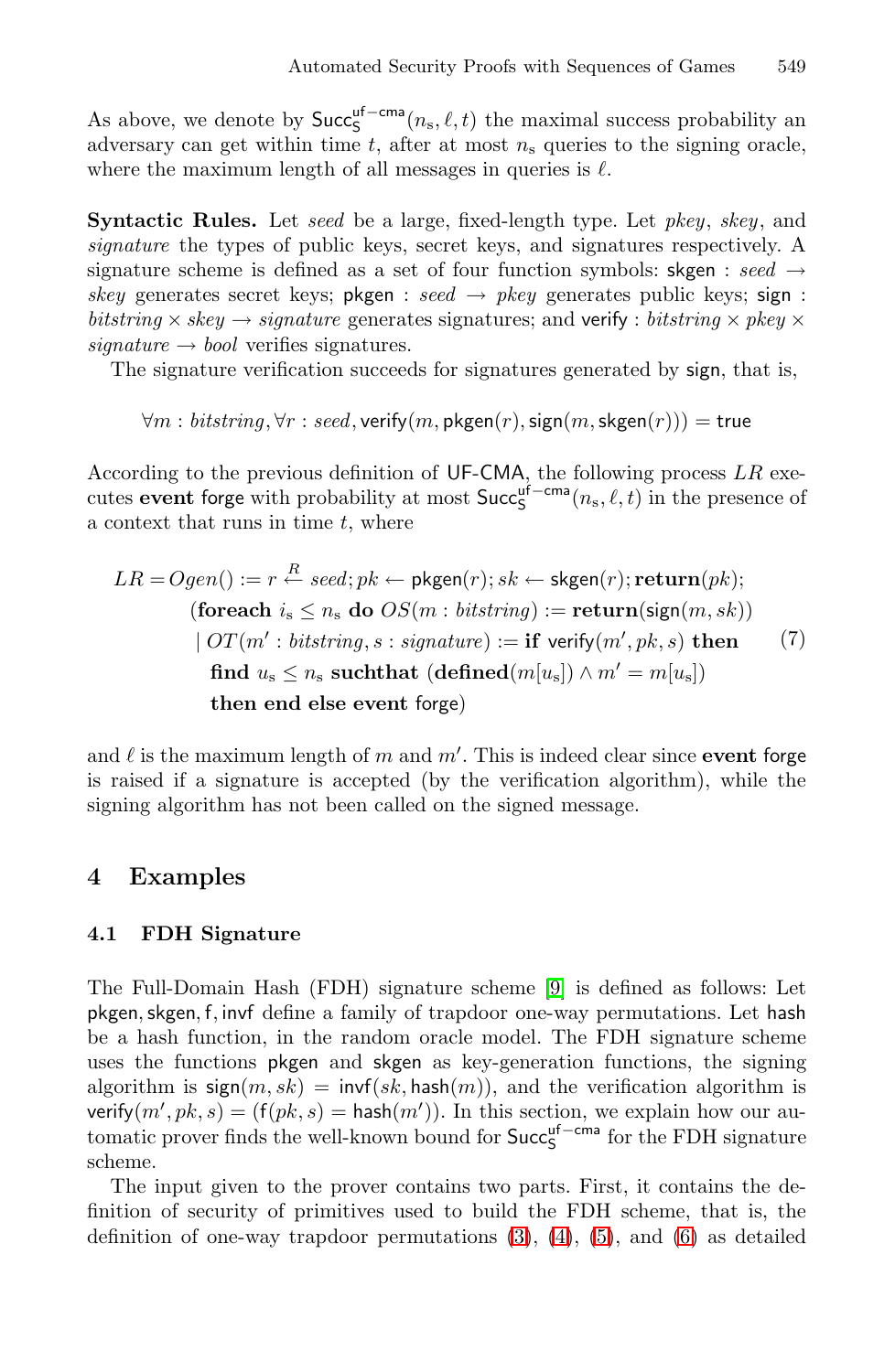in Section [3.1](#page-8-0) and the formalization of a hash function in the random oracle model:

**forecast** 
$$
i_h \leq n_h
$$
 **do**  $OH(x : bitstring) :=$  **return**( $hash(x)$ ) [*all*]  
\n $\approx_0$  **forecast**  $i_h \leq n_h$  **do**  $OH(x : bitstring) :=$   
\n**find**  $u \leq n_h$  **such that** (**defined**( $x[u], r[u]) \wedge x = x[u]$ ) **then return**( $r[u]$ )  
\n**else**  $r \stackrel{R}{\leftarrow} D$ ; **return**( $r$ )

<span id="page-13-0"></span>(8)

This equivalence expresses that we can replace a call to a hash function with a random oracle, that is, an oracle that returns a fresh random number when it is called with a new argument, and the previously returned result when it is called with the same argument as in a previous call. Such a random oracle is implemented in our calculus by a lookup in the array  $x$  of the arguments of hash. When a u such that  $x[u]$ ,  $r[u]$  are defined and  $x = x[u]$  is found, hash has already been called with  $x$ , at call number  $u$ , so we return the result of that call, r[u]. Otherwise, we create a fresh random number r. (The indication [*all*] on the first line of [\(8\)](#page-13-0) instructs the prover to replace all occurrences of hash in the game.)

Second, the input file contains as initial game the process  $G_0$  of Section [2.1.](#page-4-0) As detailed in Section [3.2,](#page-11-1) this game corresponds to the definition of security of the FDH signature scheme [\(7\)](#page-12-0). An important remark is that we need to add to the standard definition of security of a signature scheme the hash oracle. This is necessary so that, after transformation of hash into a random oracle, the adversary can still call the hash oracle. (The adversary does not have access to the arrays that encode the values of the random oracle.) Our goal is to bound the probability  $p(t)$  that **event** forge is executed in this game in the presence of a context that runs in time  $t: p(t) = \text{Succ}^{\text{cut-cma}}_S(qS, \ell, t+t_H) \ge \text{Succ}^{\text{cut-cma}}_S(qS, \ell, t)$ <br>where  $t_H$  is the total time spent in the hash oracle and  $\ell$  is the maximum length where  $t_H$  is the total time spent in the hash oracle and  $\ell$  is the maximum length of  $m$  and  $m'$ .

Given this input, our prover automatically produces a proof that this game executes **event** forge with probability  $p(t) \leq (qH + qS + 1)$ Succ<sub>p</sub><sup>o</sup> $(t + (qH + qS)t + (3qS + 2qH + qS^2 + 2qSqH + qH^2)t$  (*()*) where  $\ell$  is the maximum  $qS)t_f + (3qS + 2qH + qS^2 + 2qSqH + qH^2)t_{eq}(\ell)$  where  $\ell$  is the maximum length of a bit-string in m, m', or x and  $t_{eq}(\ell)$  is the time of a comparison<br>between bit-strings of length at most  $\ell$  (Evaluating a **find** implies evaluating between bit-strings of length at most  $\ell$ . (Evaluating a **find** implies evaluating the condition of the **find** for each value of the indexes, so here the lookup in an array of size n of bit-strings of length  $\ell$  is considered as taking time  $n \times$  $t_{eq}(\ell)$ , although there are in fact more efficient algorithms for this particular case of array lookup.) If we ignore the time of bit-string comparisons, we obtain the usual upper-bound [\[10\]](#page-16-18)  $(qH + qS + 1)$ Succ<sub>p</sub><sup>ow</sup> $(t + (qH + qS)t_f)$ . The prover also outputs the sequence of games that leads to this proof, and a succinct explanation of the transformation performed between consecutive games of the sequence. The input and output of the prover, as well as the prover itself, are available at [http://www.di.ens.fr/](http://www.di.ens.fr/~blanchet/cryptoc/FDH/)∼blanchet/cryptoc/FDH/; the runtime of the prover on this example is 14 ms on a Pentium M 1.8 GHz. The prover has been implemented in Ocaml and contains 14800 lines of code.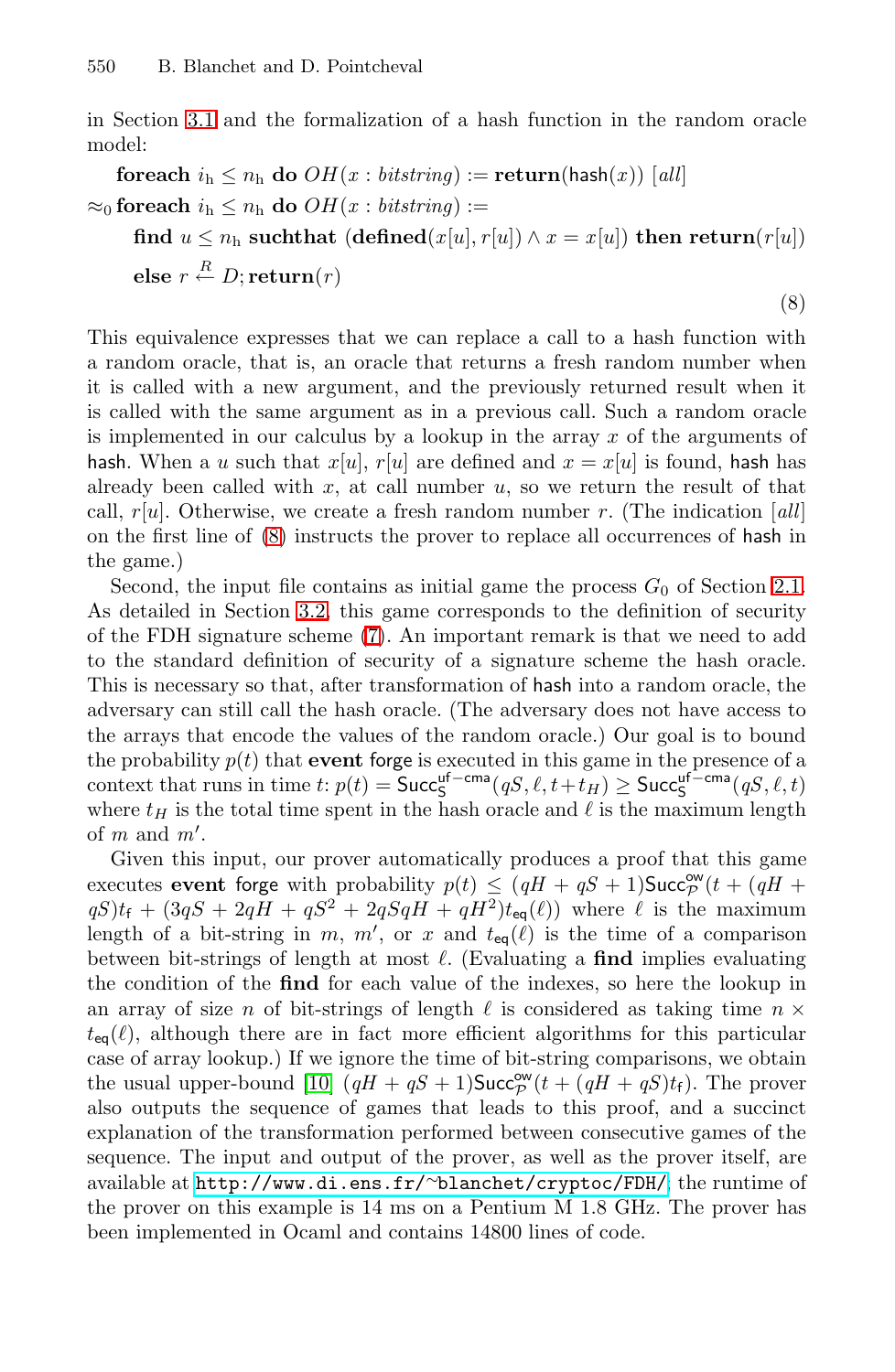We sketch here the main proof steps. Starting from the initial game  $G_0$  given in Section [2.1,](#page-4-0) the prover tries to apply all observational equivalences it has as hypotheses, that is here, [\(3\)](#page-10-1), [\(6\)](#page-11-0), and [\(8\)](#page-13-0). It succeeds applying the security of the hash function [\(8\)](#page-13-0), so it transforms the game accordingly, by replacing the left-hand side with the right-hand side of the equivalence. Each call to hash is then replaced with a lookup in the arguments of all calls to hash. When the argument of hash is found in one of these arrays, the returned result is the same as the result previously returned by hash. Otherwise, we pick a fresh random number and return it.

The obtained game is then simplified. In particular, when the argument  $m'$  of  $OT$  is found in the arguments m of the call to hash in  $OS$ , the **find** in  $OT$  always succeeds, so its **else** branch can be removed (that is, when  $m'$  has already been passed to the signature oracle, it is not a forgery).

Then, the prover tries to apply an observational equivalence. All transformations fail, but when applying  $(6)$ , the game contains  $\text{invf}(sk, y)$  while  $(6)$ expects  $invf$ (skgen( $r$ ),  $y$ ), which suggests to remove assignments to variable  $sk$ for it to succeed. So the prover performs this removal: it substitutes  $\mathsf{skgen}(r)$  for *sk* and removes the assignment  $sk \leftarrow \text{skgen}(r)$ . The transformation [\(6\)](#page-11-0) is then retried. It now succeeds, which leads to replacing  $r_j$  with  $f(\mathsf{pkgen}(r), r_j)$  and  $invf$ (skgen(r),  $r_j$ ) with  $r_j$ , where  $r_j$  represents the random numbers that are the result of the random oracle. (The term  $f(\mathsf{pkgen}(r), r_i)$  can then be computed by oracle  $Oy$  of [\(3\)](#page-10-1) and  $r_j$  can be computed by  $Ox$ .) More generally, in our prover, when a transformation  $\mathcal T$  fails, it may return transformations  $\mathcal T'$  to apply in order to enable  $\mathcal{T}$  [\[14,](#page-16-16) Section 5]. In this case, the prover applies the suggested transformations  $\mathcal{T}'$  and retries the transformation  $\mathcal{T}$ .

The obtained game is then simplified. In particular, by injectivity of f [\(5\)](#page-10-3), the prover replaces terms of the form  $f(pk, s) = f(\mathsf{pkgen}(r), r_i)$  with  $s = r_i$ , knowing  $pk = pkgen(r)$ . (The test  $s = r_j$  can then be computed by oracle *Oeq* of [\(3\)](#page-10-1).)

The prover then tries to apply an observational equivalence. It succeeds using the definition of one-wayness [\(3\)](#page-10-1). This transformation leads to replacing f(pkgen(r),  $r_j$ ) with f'(pkgen'(r),  $r_j$ ),  $r_j$  with  $k_j \leftarrow$  mark;  $r_j$ , and  $s = r_j$  with find  $y \leq N$  such that (defined(k [y, ])  $\land$  true) then  $s - r_j$  else false. The dif**find**  $u_j$  ≤ N **suchthat** (**defined**( $k_j$ [ $u_j$ ]) ∧ **true) then**  $s = r_j$  **else** false. The difference of probability is  $p^{\text{ow}}(t + t') = n_k \times n_f \times \text{Succ}^{\text{ow}}_p(t + t' + (n_k n_f - 1)t_f + (n_k - 1)t_f) - (aH + aS + 1)\text{Succ}^{\text{ow}}_p(t + t' + (aH + aS)t_f)$  where  $n_k - 1$  is the  $(n_k - 1)t_{\text{pkgen}} = (qH + qS + 1)\text{Succ}^{\text{ow}}_p(t + t' + (qH + qS)t_f)$  where  $n_k = 1$  is the number of law pairs considered  $n_k = aH + aS + 1$  is the number of antecedents number of key pairs considered,  $n_f = qH + qS + 1$  is the number of antecedents of f, and  $t' = (3qS + 2qH + qS^2 + 2qSqH + qH^2)t_{eq}(\ell)$  is the runtime of the context put around the equivalence (3) context put around the equivalence [\(3\)](#page-10-1).

Finally, the obtained game is simplified again. Thanks to some equational reasoning, the prover manages to show that the **find** in OT always succeeds, so its **else** branch can be removed. The prover then detects that the forge event cannot be executed in the resulting game, so the desired property is proved, and the probability that forge is executed in the initial game is the sum of the differences of probability between games of the sequence, which here comes only from the application of one-wayness [\(3\)](#page-10-1).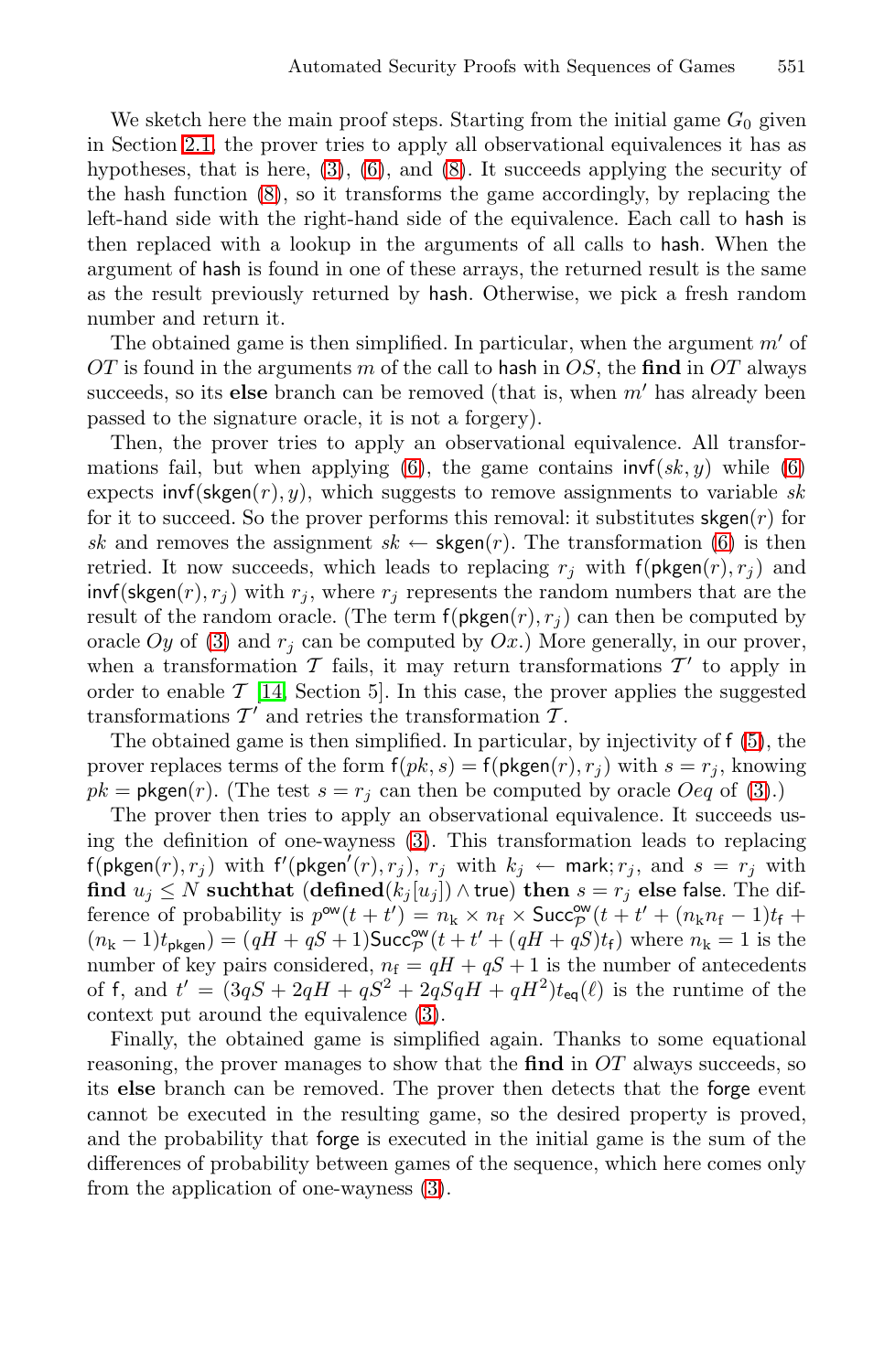## <span id="page-15-0"></span>**4.2 Encryption Schemes**

Besides proving the security of many protocols [\[14\]](#page-16-16), we have also used our prover for proving other cryptographic schemes. For example, our prover can show that the basic Bellare-Rogaway construction [\[9\]](#page-16-17) without redundancy (*i.e.*  $\mathcal{E}(m,r)$  =  $f(r)$ ||hash $(r)$  xor m) is IND-CPA, with the following manual proof:

| crypto hash                                        | apply the security of hash $(8)$                    |
|----------------------------------------------------|-----------------------------------------------------|
| remove_assign binder pk remove assignments to $pk$ |                                                     |
| crypto f r                                         | apply the security of $f(3)$ with random seed r     |
| crypto xor *                                       | apply the security of xor as many times as possible |
| success                                            | check that the desired property is proved           |

These manual indications are necessary because [\(3\)](#page-10-1) can also be applied without removing the assignments to  $pk$ , but with different results:  $f(pk, x)$  is computed by applying f to the results of oracles  $Opk$  and  $Ox$  if assignments to  $pk$  are not removed, and by oracle  $Oy$  if assignments to pk are removed.

With similar manual indications, it can show that the enhanced variant with redundancy  $\mathcal{E}(m,r) = f(r)$ ||hash $(r)$  xor m||hash'(hash $(r)$  xor m, r) is IND-CCA2.<br>With an improved treatment of the equational theory of xor, we believe that it With an improved treatment of the equational theory of xor, we believe that it could also show that  $\mathcal{E}(m,r) = \mathsf{f}(r) \|\mathsf{hash}(r) \times \mathsf{or} \, m\|\mathsf{hash}'(m,r)$  is IND-CCA2.

## **5 Conclusion**

We have presented a new tool to automatically prove the security of both cryptographic primitives and cryptographic protocols. As usual, assumptions and expected security notions have to be stated. For the latter, specifications are quite similar to the usual definitions, where a "bad" event has to be shown to be unlikely. However, the former may seem more intricate, since it has to be specified as an observational equivalence. Anyway, this has to be done only once for all proofs, and several specifications have already been given in [\[13](#page-16-15)[,14](#page-16-16)[,15\]](#page-16-19): one-wayness, UF-CMA signatures, UF-CMA message authentication codes, IND-CPA symmetric stream ciphers, IND-CPA and IND-CCA2 public-key encryption, hash functions in the random oracle model, xor, with detailed proofs for the first three. Thereafter, the protocol/scheme itself has to be specified, but the syntax is quite close to the notations classically used in cryptography. Eventually, the prover provides the sequence of transformations, and thus of games, which lead to a final experiment (indistinguishable from the initial one) in which the "bad" event never appears. Since several paths may be used for such a sequence, the user is allowed (but does not have) to interact with the prover, in order to make it follow a specific sequence. Of course, the prover will accept only if the sequence is valid. Contrary to most of the formal proof techniques, the failure of the prover does not lead to an attack. It just means that the prover did not find an appropriate sequence of games.

**Acknowledgments.** We thank Jacques Stern for initiating our collaboration on this topic and the anonymous reviewers for their helpful comments. This work was partly supported by ARA SSIA Formacrypt.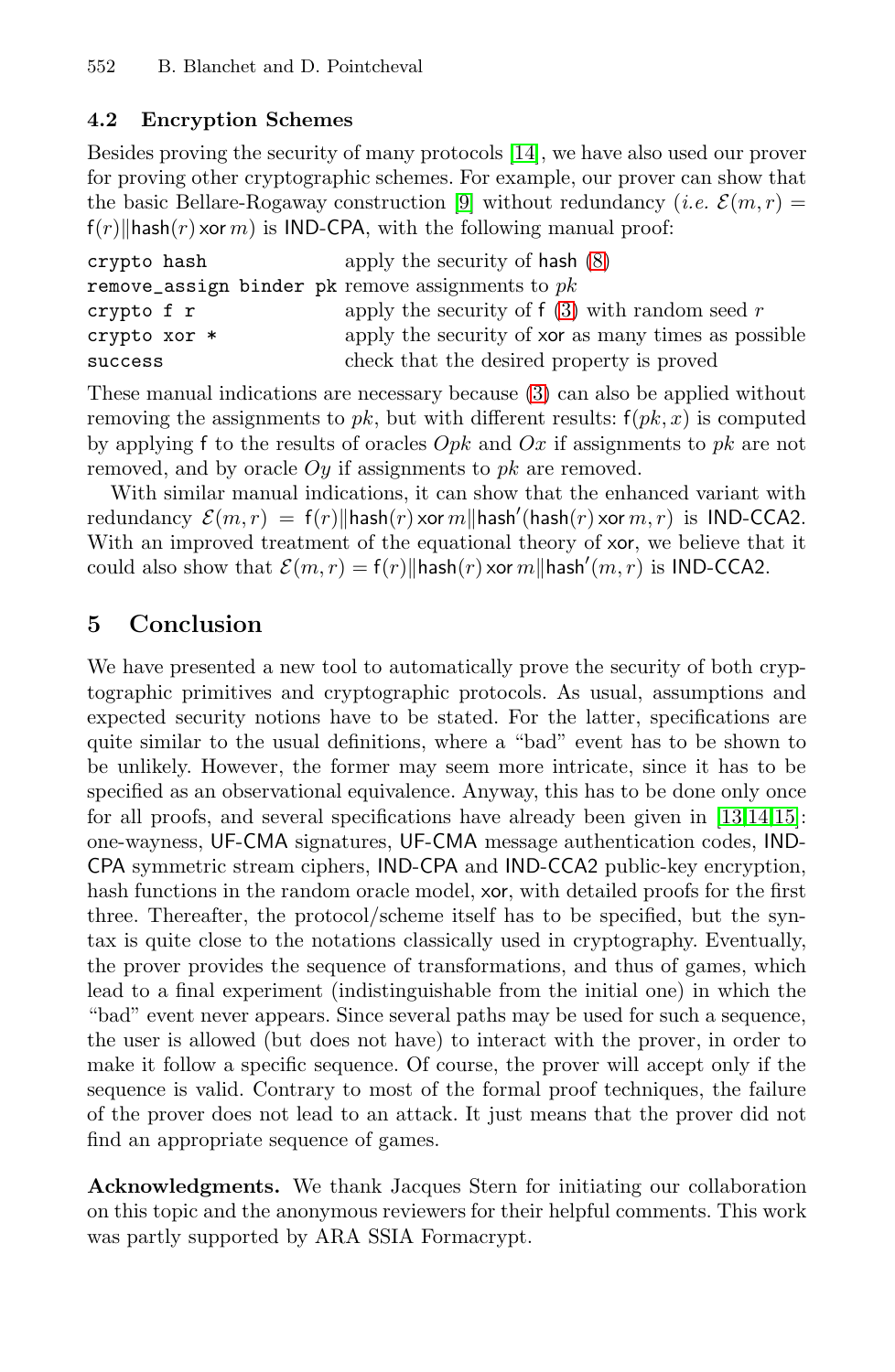### <span id="page-16-3"></span><span id="page-16-1"></span>**References**

- 1. M. Abadi and P. Rogaway. Reconciling two views of cryptography (the computational soundness of formal encryption). *Journal of Cryptology*, 15(2):103–127, 2002.
- <span id="page-16-13"></span>2. M. Backes and P. Laud. A mechanized, cryptographically sound type inference checker. In *Workshop on Formal and Computational Cryptography (FCC'06)*, July 2006. To appear.
- <span id="page-16-7"></span>3. M. Backes and B. Pfitzmann. Symmetric encryption in a simulatable Dolev-Yao style cryptographic library. In *CSFW'04*. IEEE, June 2004.
- <span id="page-16-8"></span>4. M. Backes and B. Pfitzmann. Relating symbolic and cryptographic secrecy. In *26th IEEE Symposium on Security and Privacy*, pages 171–182. IEEE, May 2005.
- <span id="page-16-5"></span>5. M. Backes, B. Pfitzmann, and M. Waidner. A composable cryptographic library with nested operations. In *CCS'03*, pages 220–230. ACM, Oct. 2003.
- <span id="page-16-6"></span>6. M. Backes, B. Pfitzmann, and M. Waidner. Symmetric authentication within a simulatable cryptographic library. In *ESORICS'03*, LNCS 2808, pages 271–290. Springer, Oct. 2003.
- <span id="page-16-14"></span>7. G. Barthe, J. Cederquist, and S. Tarento. A machine-checked formalization of the generic model and the random oracle model. In *IJCAR'04*, LNCS 3097, pages 385–399. Springer, July 2004.
- <span id="page-16-0"></span>8. M. Bellare. Practice-Oriented Provable Security. In *ISW '97*, LNCS 1396. Springer, 1997.
- <span id="page-16-17"></span>9. M. Bellare and P. Rogaway. Random Oracles Are Practical: a Paradigm for Designing Efficient Protocols. In *CCS'93*, pages 62–73. ACM Press, 1993.
- <span id="page-16-18"></span>10. M. Bellare and P. Rogaway. The Exact Security of Digital Signatures – How to Sign with RSA and Rabin. In *Eurocrypt '96*, LNCS 1070, pages 399–416. Springer, 1996.
- <span id="page-16-2"></span>11. M. Bellare and P. Rogaway. The Game-Playing Technique and its Application to Triple Encryption, 2004. Cryptology ePrint Archive 2004/331.
- <span id="page-16-11"></span>12. B. Blanchet. Automatic proof of strong secrecy for security protocols. In *IEEE Symposium on Security and Privacy*, pages 86–100, May 2004.
- <span id="page-16-15"></span>13. B. Blanchet. A computationally sound mechanized prover for security protocols. Cryptology ePrint Archive, Report 2005/401, Nov. 2005. Available at <http://eprint.iacr.org/2005/401>.
- <span id="page-16-16"></span>14. B. Blanchet. A computationally sound mechanized prover for security protocols. In *IEEE Symposium on Security and Privacy*, pages 140–154, May 2006.
- <span id="page-16-19"></span>15. B. Blanchet and D. Pointcheval. Automated security proofs with sequences of games. Cryptology ePrint Archive, Report 2006/069, Feb. 2006. Available at <http://eprint.iacr.org/2006/069>.
- <span id="page-16-9"></span>16. R. Canetti. Universally composable security: A new paradigm for cryptographic protocols. In *FOCS'01*, pages 136–145. IEEE, Oct. 2001. An updated version is available at Cryptology ePrint Archive, <http://eprint.iacr.org/2000/067>.
- <span id="page-16-10"></span>17. R. Canetti and J. Herzog. Universally composable symbolic analysis of cryptographic protocols (the case of encryption-based mutual authentication and key exchange). Cryptology ePrint Archive, Report 2004/334, 2004. Available at <http://eprint.iacr.org/2004/334>.
- <span id="page-16-4"></span>18. V. Cortier and B. Warinschi. Computationally sound, automated proofs for security protocols. In *ESOP'05*, LNCS 3444, pages 157–171. Springer, Apr. 2005.
- <span id="page-16-12"></span>19. A. Datta, A. Derek, J. C. Mitchell, V. Shmatikov, and M. Turuani. Probabilistic polynomial-time semantics for a protocol security logic. In *ICALP'05*, LNCS 3580, pages 16–29. Springer, July 2005.